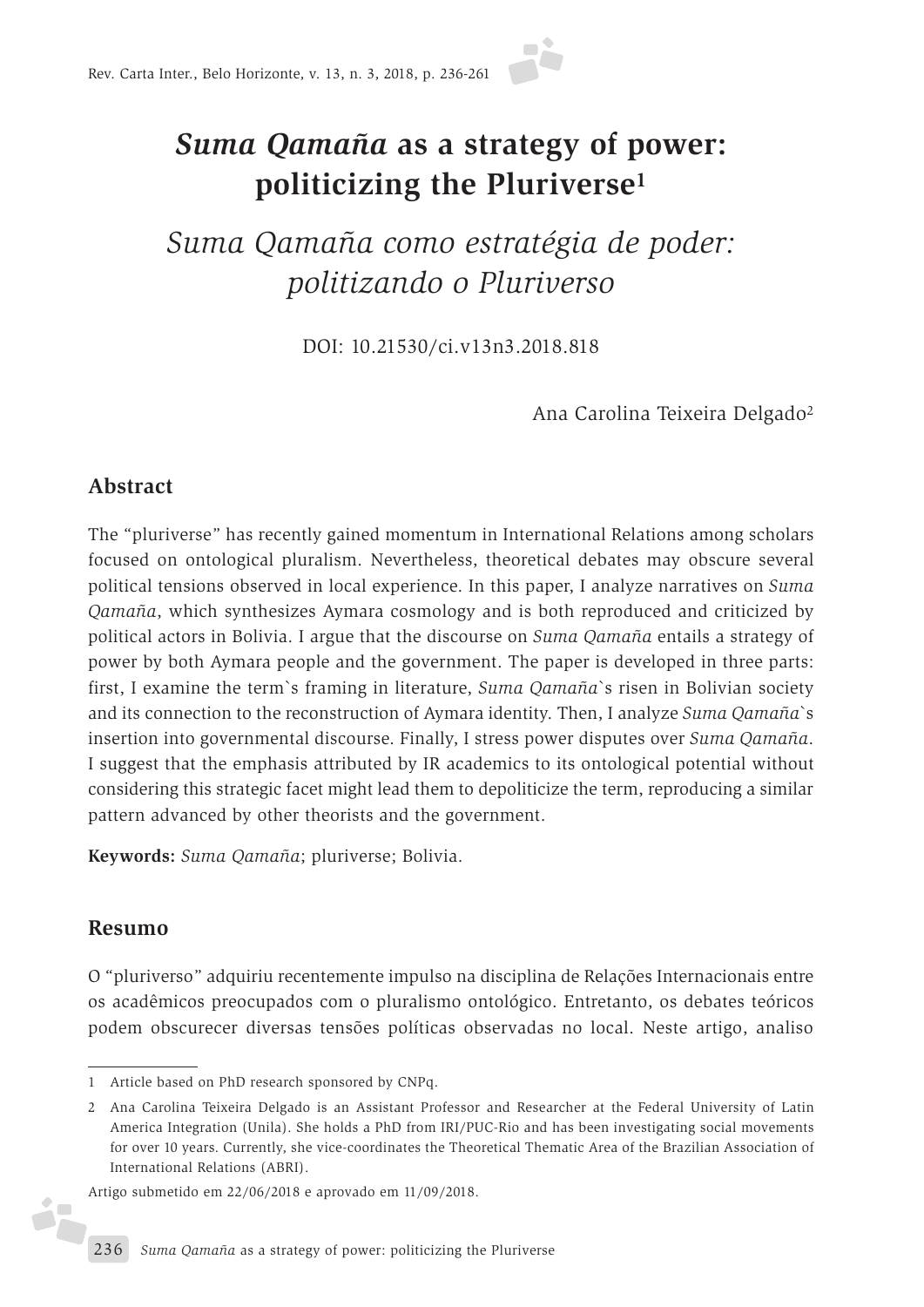as narrativas sobre o *Suma Qamaña*, expressão que sintetiza a cosmologia Aymara e é reproduzida e criticada pelos atores políticos na Bolívia. Argumento que o discurso sobre o *Suma Qamaña* encerra uma estratégia de poder exercida tanto pelos aymara quanto pelo governo. Este artigo é desenvolvido em três partes: primeiro, examino o enquadramento do termo na literatura, sua ascensão na sociedade boliviana e conexão com a reconstrução da identidade Aymara. Depois, analiso a inserção do *Suma Qamaña* no discurso governamental. Finalmente, enfatizo as disputas de poder em torno do *Suma Qamaña*. Sugiro que a ênfase atribuída pelos acadêmicos ao seu potencial ontológico sem considerer sua face estratégica poderá levá-los a despolitizar o termo, reproduzindo um padrão desenvolvido por outros teóricos e mesmo pelo governo.

**Palavras-chave:** *Suma Qamaña*; pluriverso; Bolivia.

The discipline of International Relations (IR) has been increasingly criticized for its exclusionary feature by academics who, although representatives of distinct theoretical perspectives, belong to the same tradition of thought produced mainly in the Anglo-Saxon world (Ashley 1988; Cox 1987; Onuf 1989; Smith, Booth and Zalewski 1996; Tickner 1992; Walker 1993; Wendt 1999). In that sense, its internal diversification would reflect not necessarily an ontological pluralism but the reification of a pretentious universality and, consequently, the marginalization of other knowledge and the modes of life reflected by them. For that reason, many academics either have pointed IR as an American discipline or highlighted its Western, Eurocentric feature (Hoffmann 1977; Biersterker 2009; Ikeda 2010; Jones 2006; Tickner and Blaney 2012; Hobson 2012; Acharya and Buzan 2010; Weaver 1998). Such a move puts into question IR's international or even global vocation once we realize that much published work tends to reproduce concepts and models geopolitically situated. More, such works are based on epistemological and methodological fundaments present among mainstream scholars, and even on modern ontological assets, including much of the criticism directed to the latter.

The advent of postcolonial and indigenous studies has been crucial in denouncing the silencing of difference by the academy, recovering alterity as an important analytical category for the discipline (Beier 2009; Chakrabarty 2000; Grovogui 2006; Inayatullah and Blaney 2004; Lightfoot 2016; Muppiddi 2012; Shaw 2008; Shilliam 2011; Smith 2012). Following this wave of criticism and influenced by social scientists` research on Latin America (Blaser 2010; De la Cadena 2010, 2015; Dussel 2013; Escobar, 2010, 2011, 2012; Latour 2010), the notion of "pluriverse" has recently gained the attention of IR scholars (Conway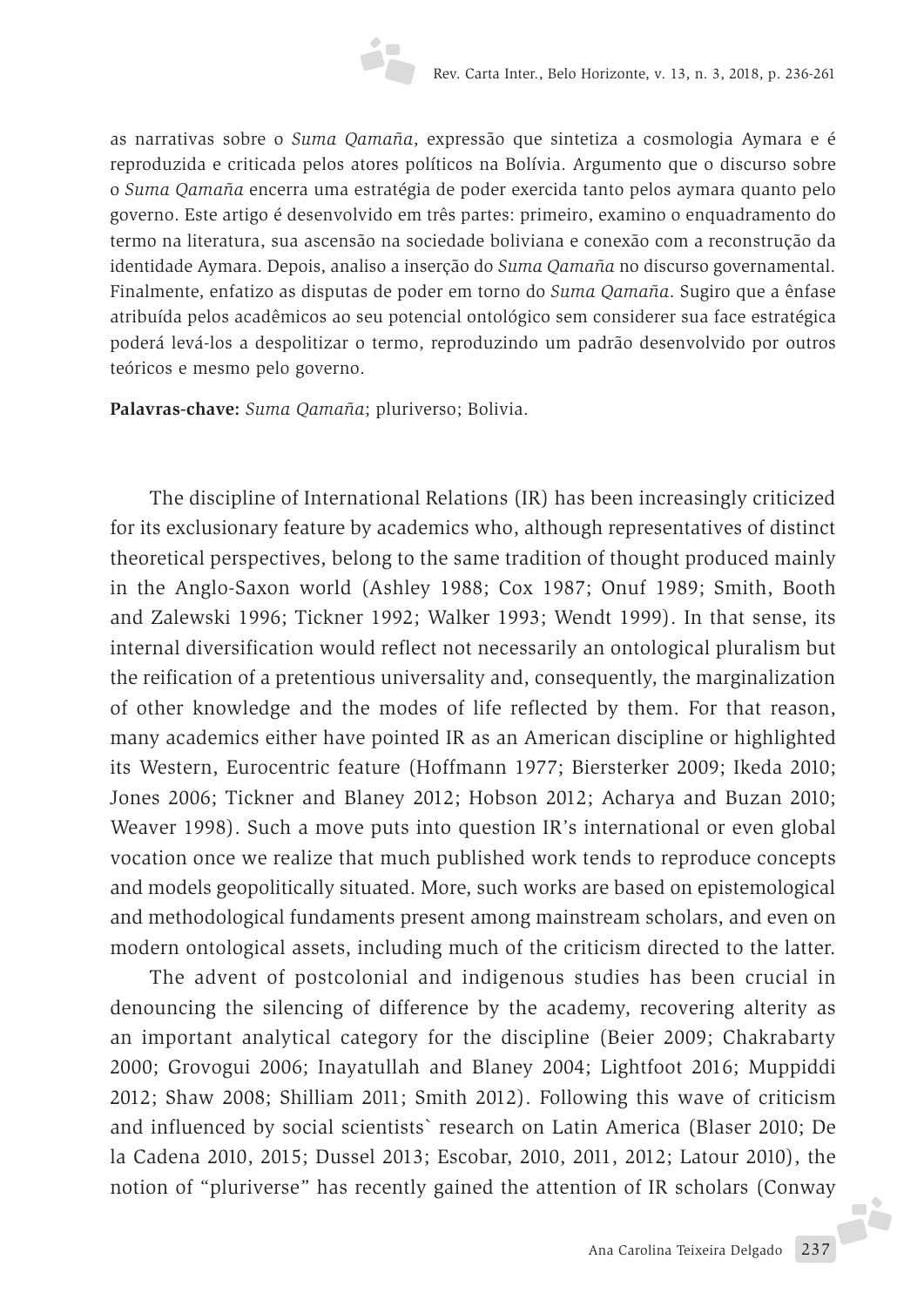

and Singh 2011; Querejazu 2016; Rojas 2015, 2016; Tickner and Blaney 2013, 2017; Youatt 2017; see also International Studies Association 2016 Program). Related to the modes of life of "Non-Western" peoples, the term addresses the complexity of social relations as it advocates the emergence of diverse knowledge and cosmologies which, distinguished from the Modern one, do not place human beings in the center of existence. On the contrary, this "other" perception of "reality" as one composed of "many worlds" itself holds a subversive potential to read critically IR. Nevertheless, the incorporation of this "other" expression by scholars and the sense of novelty attributed to the "pluriverse" might obscure a series of power disputes already present in the *local sphere*, and considered by Blaser as his concept of "political ontology" refers not only to "a field of study that focuses on *the conflicts that ensue* as different worlds or ontologies strive to sustain their own existence as they interact and mingle with each other" but also to "*the politics involved in the practices* that shape a particular world or ontology" (BLASER, 2009, p. 877).

In fact, the relevance of stressing the "political" was pointed by Siba Grovogui in the 56th International Studies Association Meeting as he questioned the "political implications" regarding the emergence of other knowledge and its coexistence with modern institutions already installed in the national and international fields. Inspired by Grovogui`s interpellation, I analyze in this paper narratives on *Suma Qamaña*, which synthesizes Aymara cosmology and is both reproduced and criticized by political actors in Bolivia. I use the Bolivian case to illustrate: the difficult relationship between the government and indigenous peoples, and among the latter as well; and the consequences that surface once *Suma Qamaña* is captured by Morales' administration. I argue that discourse on *Suma Qamaña* entails a strategy of power by both the Aymara people and the government. In this article, I examine the term`s framing in literature, to which follows a brief history of *Suma Qamaña*`s risen in Bolivian society and its connection to the reconstruction of Aymara identity. Then, I analyze *Suma Qamaña*`s insertion into governmental discourse. I conclude stressing the power disputes over *Suma Qamaña* in the Andean country. I suggest that the emphasis attributed by IR academics to its ontological potential without considering this strategic facet might lead them to depoliticize the term and reproduce a similar pattern advanced by other theorists and Morales` administration.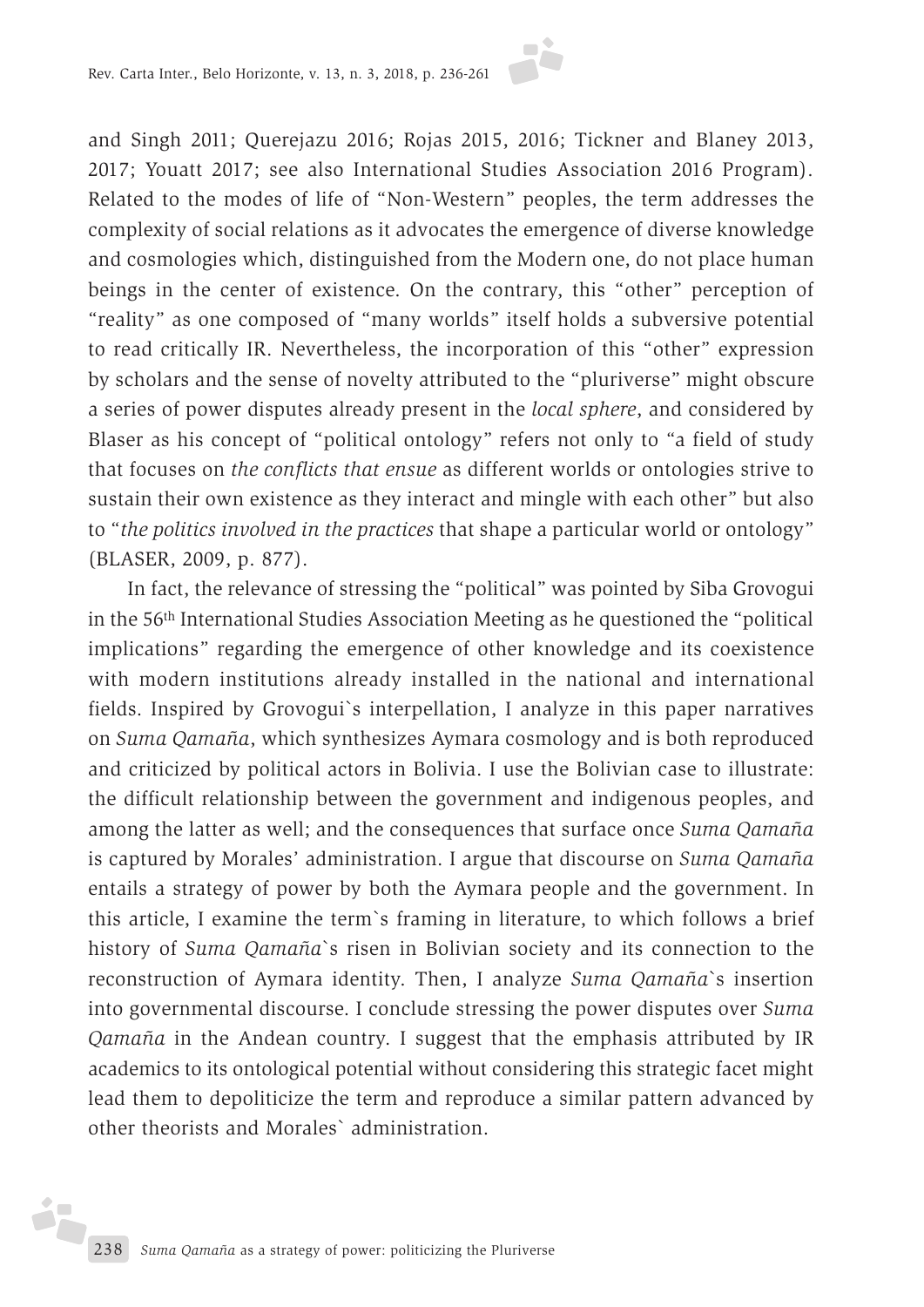# **Suma Qamaña and the reconstruction of Aymara identity**

Translated simply as Living Well (*Vivir Bien*, in Spanish), *Suma Qamaña* consists in one of the expressions found in the international academic literature devoted to the emergence of an *other* logic, proper of the Andean indigenous peoples and opposed to modern rationality. Current work in Social Science points *Suma Qamaña* as the aymara counterpart of the quechua Sumak Kawsay/Good Living (*Buen Vivir*). Both are interpreted either as an alternative to development, to capitalism, to coloniality, an example of solidarity economy or even as a solution to the crises of human civilization (Acosta 2009; Dussel 2012; Escobar 2012a; Gudynas 2011; Lander 2010; Quijano 2012 Santos 2010; Walsh 2010). In IR, references are still scarce and sometimes made in relation to the notion of pluriverse, which translates theorists` effort to establish an ontological criticism of the discipline, stressing its Western colonial feature and the need to incorporate contributions from colonized peoples. That is the case of Querejazu (2016), who advocates that Andean cosmovisions and their conceptual tools, such as the *ayllu*, could foment IR discussion on multiple issues and bring a more inclusive facet to the discipline.

A similar trend is found in Rojas`s publication on the pluriverse. Here, *Suma Qamaña* is mentioned along with Sumak Kawsay only to express the difficulty concerning translations among different "worlds", following what Viveiros de Castro (1996) pointed as the irreducible quality of the indigenous cosmology to the notions of a rational-modern debate. Thus, the difficulty framing them in terms of single units. Nevertheless, because these *other* subjectivities, to which *Suma Qamaña* forms part, are presented as "oriented toward alternatives to colonial logics" (ROJAS, 2016, p. 380), Rojas advocates their potential to decolonize international politics. Earlier, the author had identified *Suma Qamaña* to practices of decolonization, critical to the modern project of citizenship and its supposed universality. Although the expression is related to the Aymara people, Rojas (2015) also presented it as an equivalent of "Buen Vivir", extensively pointed by the literature as a translation of quechua Sumak Kawsay. Elsewhere, she framed indigenous knowledge in Bolivia as an example of a "noncapitalist alternative" which, together with its counterparts produced by diverse marginalized cultures in Latin America and abroad, could encourage dialogue between different economic practices. In that sense, indigenous knowledge in the Andean country would present a possibility to decolonize International Political Economy fundaments and,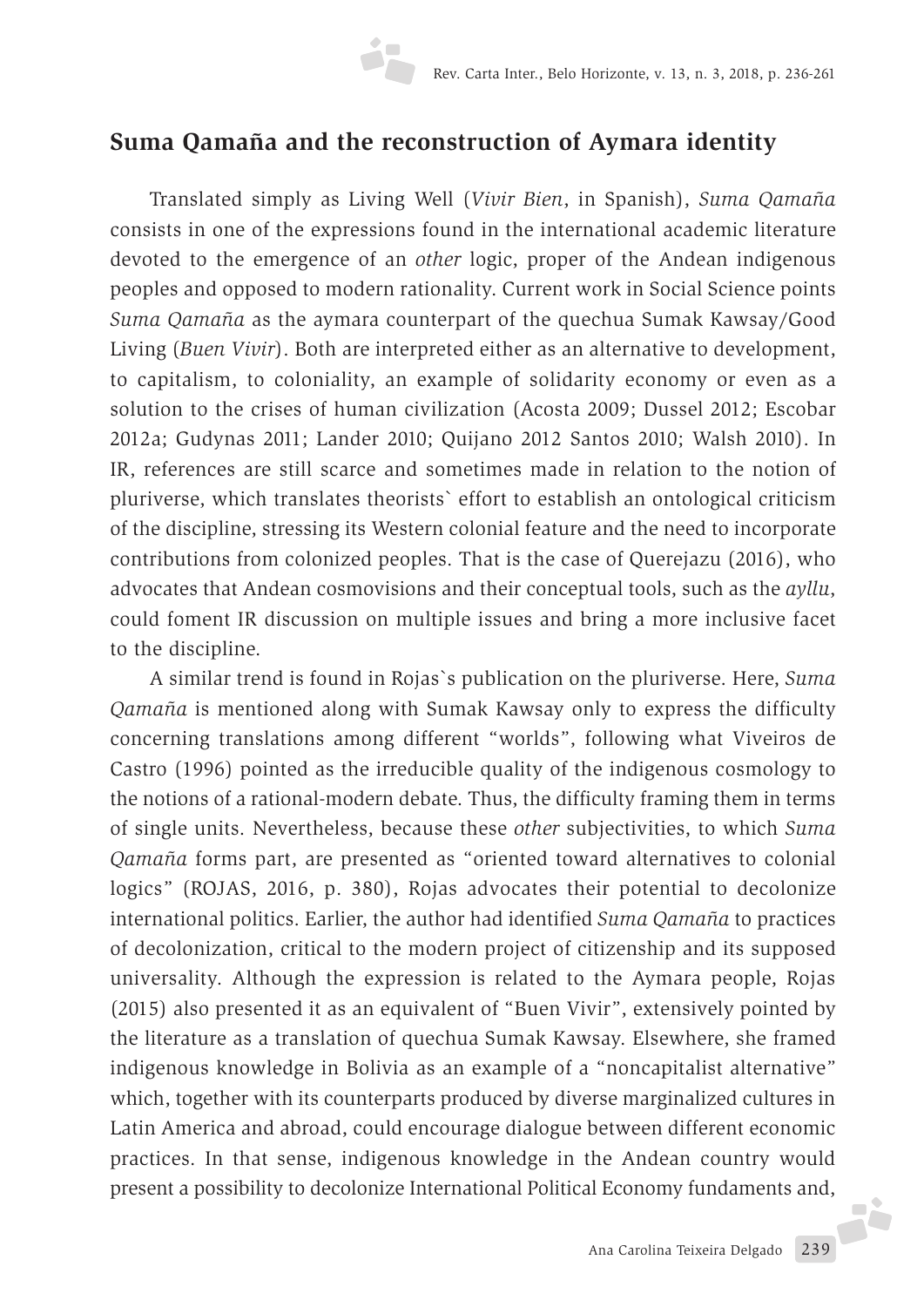as such, to promote "development otherwise", that is, a new form of economic organization sustained in the co-existence of different "rationalities" (ROJAS, 2007, p. 585).

Although Rojas didn`t specifically mention *Suma Qamaña* nor Living Well, she highlights Aymara descent of president Morales and his role, along with indigenous intellectuals, including "other" proposition in norms and public policies. Querejazu, in turn, grounds her analysis basically on propositions made by several Bolivian indigenous and non-indigenous authors, including some considered the founders of *Suma Qamaña*. The emphasis put by these IR authors on Andean indigenous knowledge or simply indigenous knowledge in Bolivia, and even Rojas` "noncapitalist alternative"/ "alternative to colonial logics" is quite revealing. Their concern is first and foremost a theoretical one, which privileges ontological difference presented by non-Western colonial worldviews and their prospects for the discipline, leaving aside political disputes between the Bolivian government and indigenous peoples, divergence among indigenous groups over *Suma Qamaña*/Living Well. Thus, they put in second place strategies employed by those actors. In doing so, they emulate somehow the work of social scientists who focus on Andean indigenous knowledge and its otherness in relation to Modernity, and stress only partially political implications regarding the emergence of this "other" ontology in Bolivian society. More, they miss *Suma Qamaña* as a strategy of power by both Aymara people and Morales` government.

Apart from the Spanish or English translation, *Suma Qamaña* and Sumak Kawsay mean "life in plenitude", referring to a dynamic process since "qamaña" and "kawsay" indicate the relevance of "being" as condition of existence instead of "to be".3 In the great tissue that represents life (Pacha), formed by the complementarity of opposed forces (cosmic and telluric), everything is interconnected.4 According to this logic, human beings are just an integrative part of a whole, which embodies the material plan, manifested in mineral, vegetable and animal forms, and the supernatural one. Such an understanding relates to the Aymara principle *Take kunas jakaskkiwa* ("Everything lives"): humans and non-humans (despite of their material composition) emanate energy and comprise the cosmos which, at the

i,

<sup>3</sup> Qamaña is translated as "estar siendo" and Kawsay as "ser estando". See Huanacuni (2010) "Vivir Bien/Buen Vivir. Filosofía, políticas, estrategias y experiencias regionales" and Oviedo (2012) "Qué es el SUMAKAWSAY. Tercera Via: Vitalismo, alternativa al capitalismo y el socialismo".

<sup>4</sup> Pacha, in aymara and quéchua, means life. "Pa" indicates number two, "paya", and "cha" comes from the word "chama", which denotes force/energy. Author`s personal notes.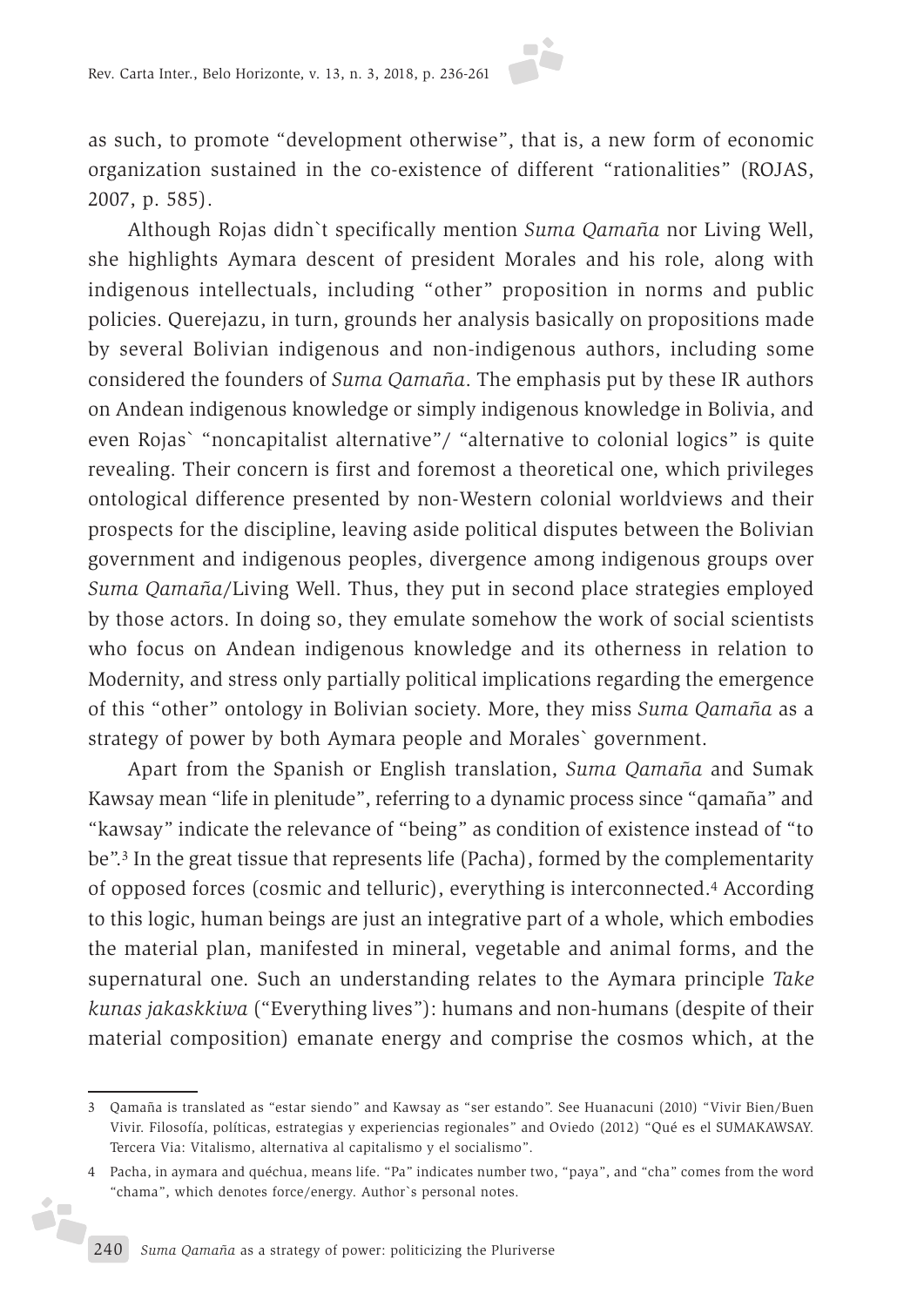microlevel, is reflected in the *ayllu*.5 For that reason, existence implies a constant search for balancing, for harmony between the visible and nonvisible worlds, which is expressed in the modes of life of the so-called "ancestral" peoples, such as indigenous ones.

Central to those modes of life is the practice of ceremonies since they establish a connection between the worlds and guide social relations in community as well. In Aymara communities, ceremonies are usually related to the Andean-Amazon calendar, marked by agricultural cycles, and consist in acts of celebration of life, during which rituals, music and dancing are performed. As a fundamental expression of this symbiotic relation between what would otherwise be named as man and nature, ceremonies are not separated, thus, from other activities, such as economic production. This still holds despite the gradual marginalization of rituals in everyday life of those groups, mainly in those whose majority of members migrate to the cities.

Whereas *Sumak Kawsay*/Good Living is connected by academics to Ecuador, *Suma Qamaña*/Living Well is related to indigenous experience in Bolivia. In both cases, international literature puts special emphasis on the similarity between those concepts and their understanding of the world, stressing Sumak Kawsay/ Good Living. As a result, academics neglect Bolivian experience, the disputes occurred in the country and related to its colonial past/present, subsuming the Aymara expression to the Quechua one. For IR, in particular, the consequences presented by this move are multiple: as mentioned before, current analysis tend to homogenize knowledge and modes of life enacted in distinct local/national political conditions for the sake of theoretical robustness of their arguments against the discipline's Modern colonial logics and lack of pluralism. In that way, they silence conflicts that surface on a daily basis, which puts their work *in sharp contrast with the literature on the pluriverse and political ontology*, one of their major references. Although IR scholars stress Modernity's concealment of knowledge and practices of other peoples, often colonized ones, through a series of dichotomous pairs (nature versus culture, civilized versus non-civilized etc.), they miss another important qualitative proposition presented in the literature on the pluriverse.

As Blaser (2010) attentively put, the pluriverse is about different worlds, that is, ontologies that interact and clash with each other, pervaded by *power disputes,* 

<sup>5</sup> Personal notes.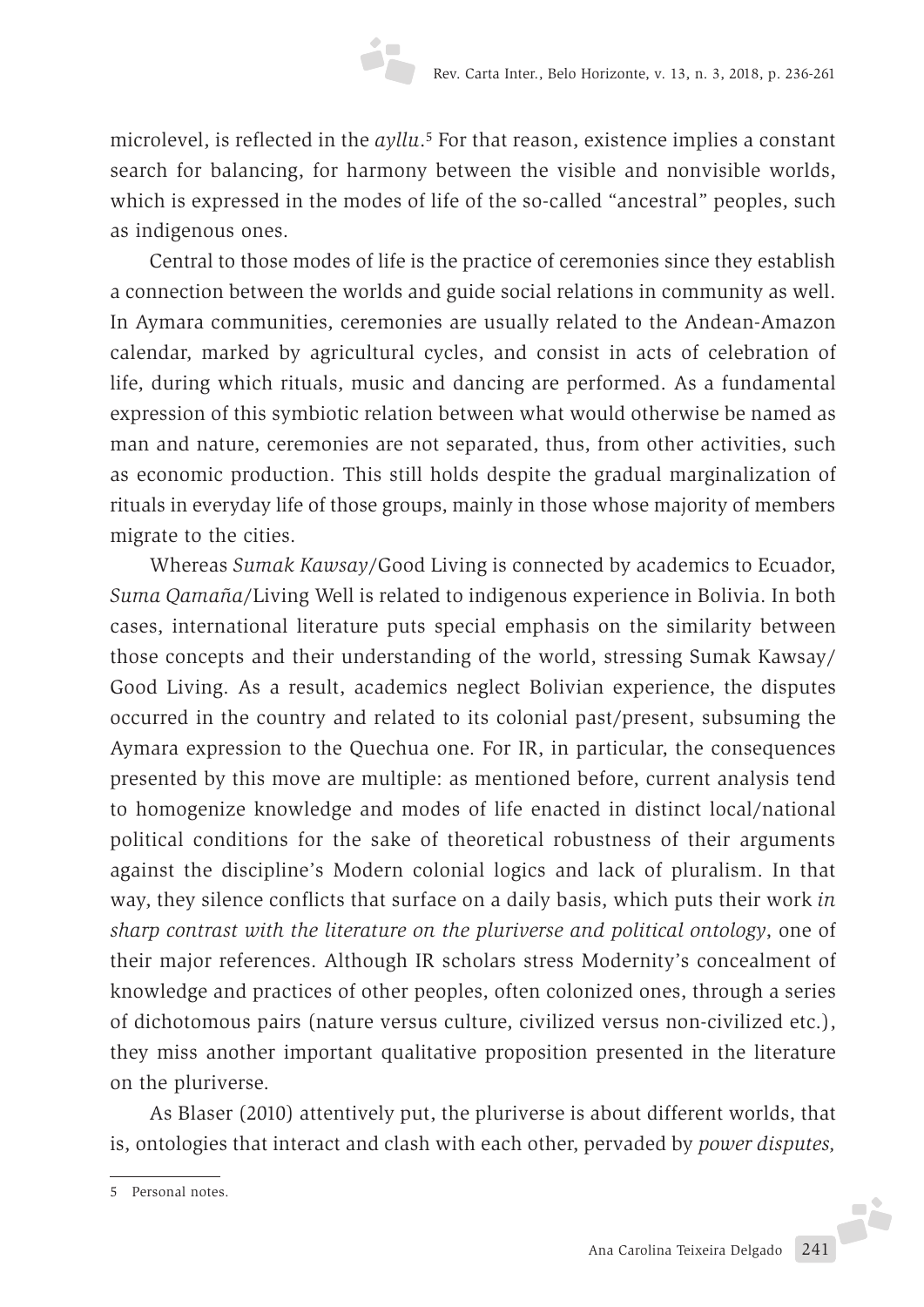by indigenous peoples in Bolivian Highland.

*asymmetry and negotiations*. If we understand that those disputes occur *not only between collective actors that reproduce different knowledge, modes of life, but also among those actors themselves*, we have a much more complex picture than the one offered by IR authors, mostly focused on the dichotomy Modern/colonial versus Non-Modern/decolonial/homogenized other. Alternatively, we would have a non-romanticized analysis that contemplates the other in its otherness without obliterating political dimension, an issue also discussed by De la Cadena (2015) as well as postcolonial authors such as Memmi, and Fanon. That point is made clear once we concentrate on the dynamics around *Suma Qamaña*. In what follows, I stress the role of identity and the strategic incorporation of otherness

*Suma Qamaña*/Living Well's construction emerges in a context of indigenous and peasantry resistance to neoliberal policies, that lead to the impoverishment of society and affected severely those collective actors. Also, the risen of *Suma Qamaña* should not be isolated from the formation of an Aymara *intelligentsia* from the 1970`s on who, after their relative`s migration to the city of La Paz, especially, tried to break the inferior status attributed to the indigenous and get jobs other than housekeeper, artisan. The first quotes regarding *Suma Qamaña* date back to the beginning of the 2000`s, a period of intense mobilization in Bolivia. In the department of La Paz, the protesters were led by Aymara and Executive Secretary of the Peasant Workers` Union Confederation of Bolivia (*Confederación Sindical Única de Trabajadores Campesinos de Bolivia*, CSUTCB) Felipe Quispe, who succeeded in isolating the country`s administrative capital for months by blocking the roads. Initially, their demands related to the concentration of land, denouncing the misery experienced by small farmers and indigenous communities besides the strong discrimination towards them. As conflict escalated, their discourse included a critique to corruption, traditional political parties and, in particular, to the *racist colonial structure*, crystallized in the difference between indigenous groups and White-mestizo elite.

During the road-blocking, indigenous groups constructed a grammar of empowerment, stressing the separation between "self" and "other". As Mamani (2012) states, those were exceptional moments that contributed to the development of a common identification among the protesters, strengthening Aymara identity by using of traditional clothing, *whiphala* (checked colorful flag that reflects indigenous struggles in Spanish America) and *pututu* (brass instrument). The

j.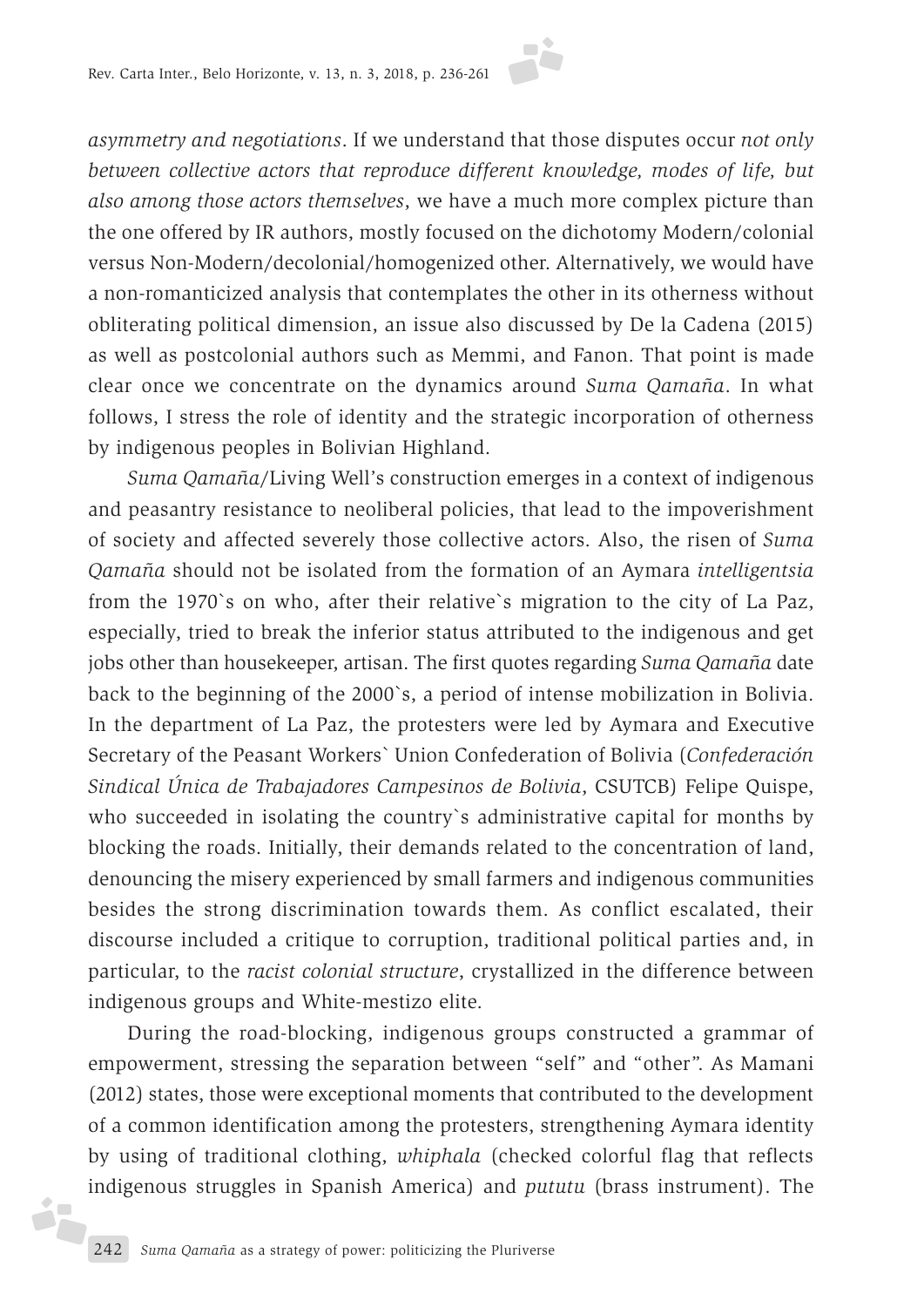exercise of *ayni*, expressed in the mutual help among community members and the idea of reciprocity, and the achievement of consensus among participants represented as well, according to the author, social codes embodied in the *ayllu*  (Andean indigenous community). As mobilization and identity reinvention developed, insurgents began to reproduce a historical demand for territory and autonomy, enacted by aymara people during colonial and republican Bolivia, as shown by Choque (2012) and Thompson (2010) in their analysis on indigenous struggles in the 19th and 18th centuries, respectively.

In that way, La Paz insurgency seemed to mark not just the search for liberation, but also the return of an actor in his otherness, whose discourse reproduced some of Fausto Reinaga`s appointments. First academic aymara whose work focused on the relevance of indigenous empowerment for the reconstitution of Kollasuyu and Tawantinsuyu<sup>6</sup>, Reinaga influenced following generations and had some of his propositions incorporated by Quispe as a strategy to incite resistance:

> "Since 1563 […] we`ve lost the State, and then political power, and then the right to have our own president. […] What do we want? We want to restore Tawantinsuyu […] Since Spaniards came […], we`ve been nothing but cannonball. The truth is that this land (*patria*) is ours, they are stateless, they have no State.

> [...] Let's see: who sweeps the street? We, the Indians. [...] White people are there as architects, engineers, staring down Indians that are working. [...] I`ve mobilized people with this discourse. I formed myself intellectually in Cuba. When I got here, I wanted to apply the same experienced I had there. People didn`t understand me… Then, I thought: "How can I raise these people? Oh, we should talk about the Incas, Katari, about the Aymara, our life, the ayllu, the community, ayni". They, then, lifted their neck like a *llama*. That was the secret…" (DELGADO, 2014. Interview with Felipe Quispe, La Paz, April 2013.7

<sup>6</sup> The Inca Empire, or Tawantinsuyu, was subdivided in many administrative regions (suyus). One of those was Kollasuyu, which comprehended the highlands of Peru, Bolivia, as well as Northen Chile and Argentina. Kolla is the one who is original from Kollasuyu.

<sup>7</sup> "Desde 1563 [...] habemos perdido el Estado, luego el poder político, y luego tener nuestro próprio presidente. [...] Qué pretendemos hacer nosostros? Nosotros queremos restaurar el Tawantinsuyu [...] Desde que han llegado los españoles [...] hemos sido carne de cañon y nada más. Es verdade que esta pátria es nuestra, ellos son apátridas, no tienen pátria.

<sup>[...]</sup> A ver: quien varre las calles? Nosotros, los índios. [...] Ser blanco ahí está como arquitecto, enginiero, mirando los índios que están trabajando [...] Yo he levantado la gente con este discurso. Yo me he formado en Cuba. Cuando he llegado acá, queria aplicar lo mismo. La gente no entendia... Entonces, yo de pronto he pensado: "Cómo puedo levantar la gente? Hablaremos de los incas, de Katari, de aymara, nuestra vida, del ayllu, de la comunidad, del ayni" La gente llevanta el cuello como uma llama. Entonces, ahí há estado el secreto..."JŻ.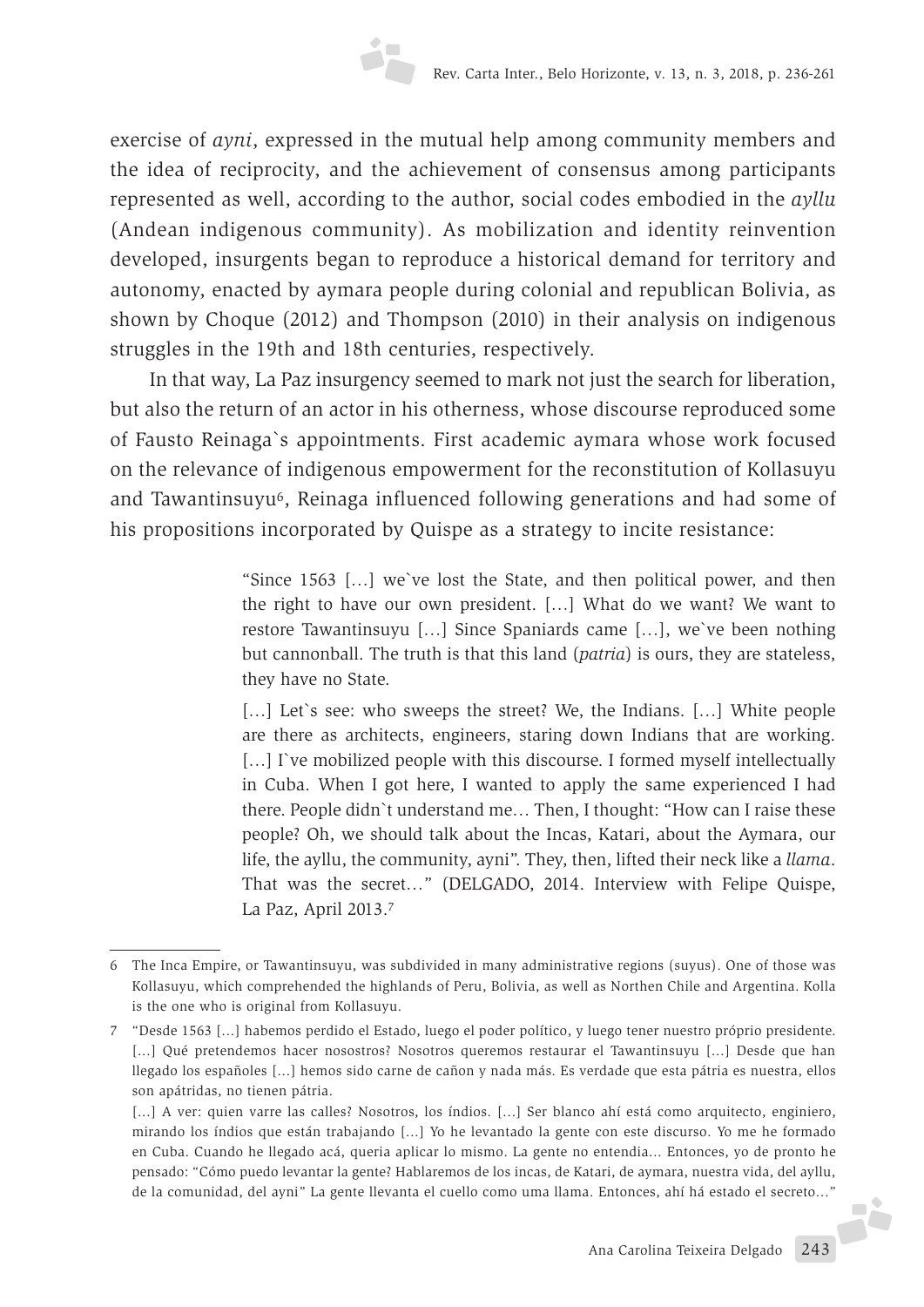The passage above reflects a dynamic of identitarian redefinition and selfaffirmation, pointed by Mamani as one of the specificities of the indigenous uprising in La Paz, as collective actions enabled and were pervaded by a discourse that separated "them" (White/mestizo) from "us" (indigenous/peasantry). Quispe`s idea was to "indianize" indigenous peoples, recovering their identity and selfesteem and, as a result, preparing them for the "Indian Revolution" defended by Reinaga (2011). Such a revolution would consist not just in the State reform, but in restoring political power using a military and rhetorical strategy, stressing difference. Liberation, thus, would entail a violent and radical process, reflecting Fanon`s concept of decolonization and the author`s perception that the goal of the colonized is to occupy the place of the colonizer, that is, to occupy political institutions, to rule the State (FANON, 2004). Moreover, Quispe`s el ayllu, la comudad, el ayniwords reveal the enduring feature of colonial difference, the connection of the ethno-racial and class problematic, described by Bhabha as the "racialization of inequality" (BHABHA, 2004, xiii), and which is not overcome after formal Independence.

Another point highlighted in the interview, which relates to Fanon`s propositions, is the Manichean vision of the colonial world, the sense for the colonized that the colonizer represents the foreigner that took over indigenous land, updating the category of colonizer, now represented by the White-mestizo elite. Quispe, then, tries to subvert colonial difference, pointing White-mestizo as the "other" and presenting indigenous world as "fundamentally different" (FANON, 2004, p. 6). In that way, essence will be mobilized as a discursive principle capable to foment indigenous empowerment, in what Memmi called the "return of the pendulum": "What remained for the colonized (and in general, for all oppressed people, I would later argue) was simply to accept themselves, since no one else would accept them. […] There was no other way out" (MEMMI, 2000, p.48). Thus, Memmi, argues

> "to affirm one`s difference becomes the condition of self-affirmation, the banner for the individual or collective reappropriation of one`s self. Where, in the first instance, the dominant affirmed their difference over and against those they oppressed, in the last, the oppressed reclaim their differences against the dominant" (MEMMI, 2000, p. 48-49).

Although diverse from Quispe`s approach, self-affirmation is also displayed in narratives on *Suma Qamaña*/Living Well. In this case, the emphasis put on

é.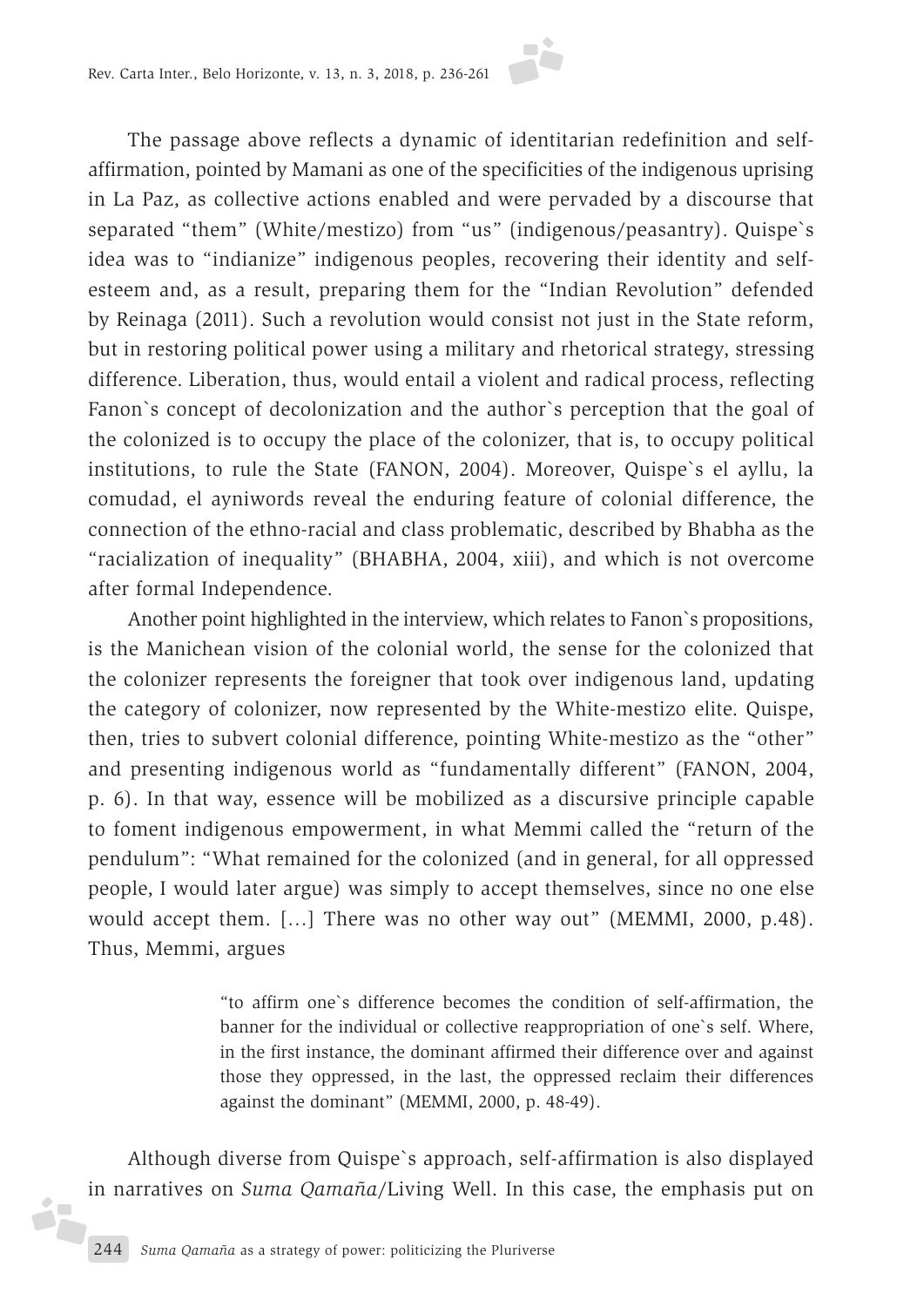the existence of essentially different worlds (the indigenous` world and Whitemestizo Western one) reflects aymara academics effort to demonstrate *Suma Qamaña* as a new paradigm for humanity (Huanacuni 2010; Yampara 2001, 2005). Here, colonial difference is framed explicitly in cosmological terms and denotes an abyss between distinct modes of life – Western-modern *vs.* indigenous one:

> One is the Western cosmovision, where not only theological theory is privileged but, in it, the protagonist and privileged role of Man over other members of the biotic community as if the world was in his hands and had natural tributes to domesticate, take and pillage territories, resources and peoples – Uraqit yanaka yaqha markanakampi apsuyasa jakaña – that`s the logic of capital`s worlding and the role of transnational companies. In this cosmovision, material and spiritual expressions are divorced […].

> Other very distinct is *Qamañ-Pacha* Andean cosmovision of harmonic coexistence, integral welfare of all members of the biotic community and, as such, a respect for integral life not just human`s […]. Here the problem of spiritual treatment is part of life. It requires interaction among forces and energies using deities to reach harmony and welfare, even though that`s understood as paganism and superstition in the Western space. In the Andean cosmovision, that`s a vital part of life [...]. (YAMPARA, 2005, p. 57, translated by us/our translation)<sup>8</sup>

Interestingly, the discursive devices for self-affirmation mentioned above also seems to reflect what De la Cadena (2015) observes as "cosmopolitics". By denouncing "Western cosmovision" (to use Yampara's words) and its contradictions, indigenous academics find a way to act in Western-Modern world. This is possible because, while stressing colonial difference in cosmological terms, those academics were able to establish a dialogue, a connection to this non-indigenous world so that *Suma Qamaña* is presented as a "new paradigm for humanity". Thus, while rejecting the nature-humanity divide, as De la Cadena states, this does not prevent

<sup>8</sup> Una es la cosmovisón occidental donde no solo se privilegia la teoria teológica, sino en ella, el rol protagónico y privilegiado del hombre sobre los otros seres membros de la comunidad biótica, cuál si el mundo estuviera en sus manos y tenga los atributos naturales de domesticar, coger y saquear territórios, recursos y pueblos – Uraqit yanaka yaqha markanakampi apsuyasa jakaña – eso es la lógica de la mundialización del capital y el rol de las transnacionales. En esta cosmovision, están separadas, divorciadas la expression material de las cosas de las expresiones espirituales […]

Outra muy distinta es la cosmovisión andina Qamañ-Pacha de la convivencialidad armónica de bienestar integral de los seres membros de la comunidade biótica, por tanto respeto a la vida integral y no solo humano [...] Aqui, el problema del tratamento espiritual es parte de la vida. Es más bien, interacionar por médio de las deidades essas fuerzas y energias hacia la armonía y bienestar, si bien eso se entende como paganismo o superchería desde el espacio occidental. En la cosmovisión andina eso es parte vital de la vida [...].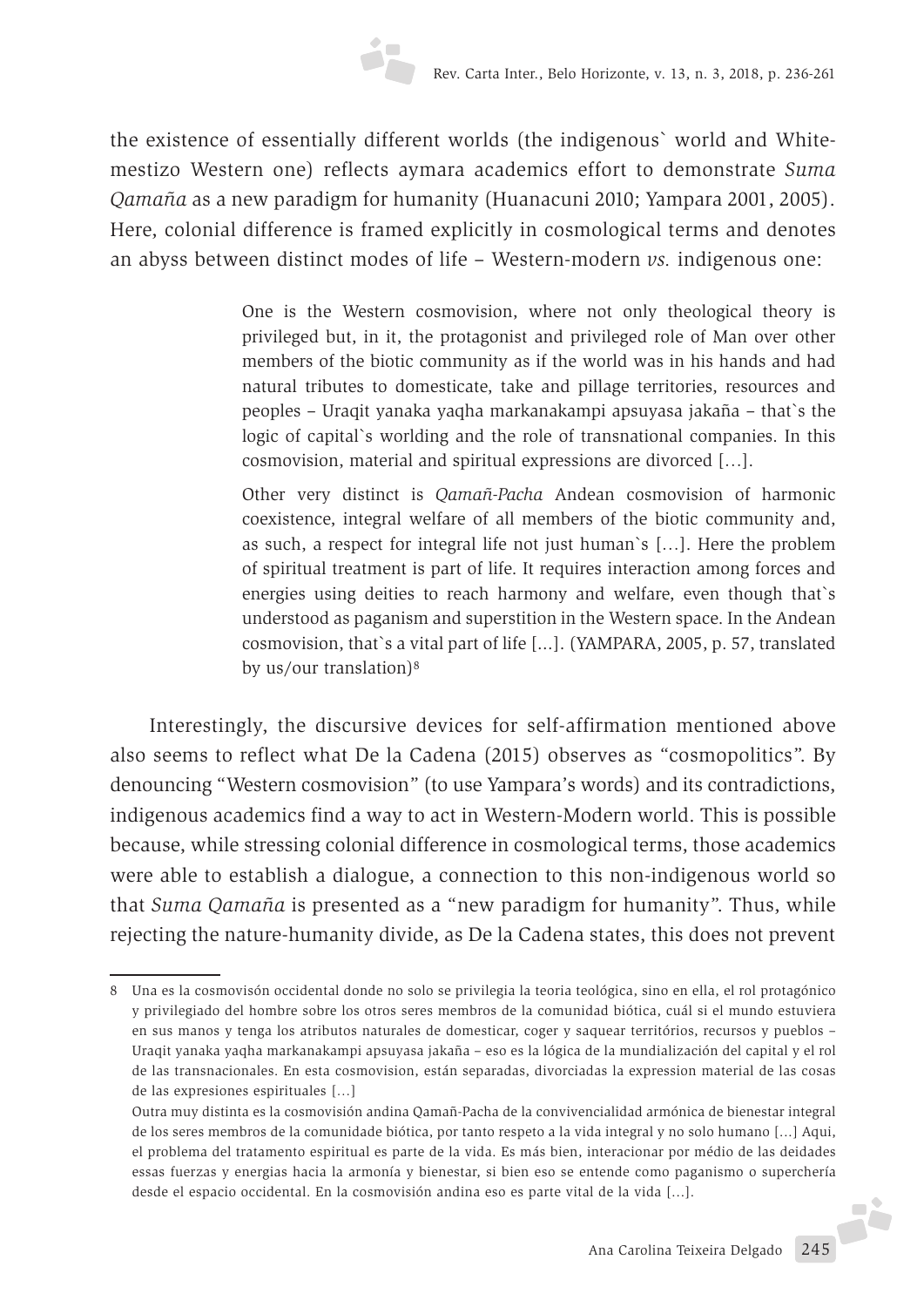indigenous from getting closer and, sometimes, capitalize on it. So, consonant with Fanon's and Memmi's discussion, De la Cadena's argument ratifies the political dimension of indigenous empowerment, to which narratives on *Suma Qamaña* forms part. Yet, it should be mentioned that aymara *intelligentsia*'s conceptions are not homogeneous, comprising much disagreement over the years.

Yampara`s propositions consisted in a watershed: not only have they influenced the work of other authors, such as Javier Medina (2006) and Josef Estermann (2012), but also fomented academic debate. Such a debate is marked either by a critique toward essentialism, what would be a mythification of indigenous peoples, either by a conceptual problem regarding *Suma Qamaña* (Choque 2013; Kallisapa 2013; Macusaya Cruz 2013; Portugal Mollinedo 2013; Spedding 2010; Stefanoni 2012; Untoja 2012). In any case, those critique reflect the echo encountered by the expression among Bolivian intellectuals (indigenous and non-indigenous) and prompted them in developing studies on the issue to improve definition or even just to mark ideological positions and stress the political facet of indigenous struggles. So, at first, *Suma Qamaña* discourse was marked by the Highland insurgency against Bolivian State. Passed a decade from those events, such a discourse still resonates in a society characterized in these late years by the "whitening" of many indigenous that migrated to the cities and their descendants.<sup>9</sup>

Certainly, a closer view of Bolivian society reveals a demystification of the indigenous as merely a community member or a minor worker: indigenous groups are much more heterogeneous as collective actors and englobe an emerging class of Aymara and Quechua business men, also defined by Untoja (2012a) as "Kolla hegemony", small farmers and great landowners. The positions assumed by these actors reflect and reproduce power disputes in the national scene, which the government`s manipulation of *Suma Qamaña* takes part of. In the next section, I analyze Morales`s administration discourse on this Other knowledge and its projection in the international community.

i7

<sup>9</sup> This is suggested by Benjo Alconz, member of the National Council of Ayllus and Markas of Qullasuyu (Conamaq), in his intervention during the Foro Estado Plurinacional VS. Estado Republicano (Plurinational State VS Republican State Foro), occurred on October 2nd, 2012. La Paz, Bolivia. Author`s notes.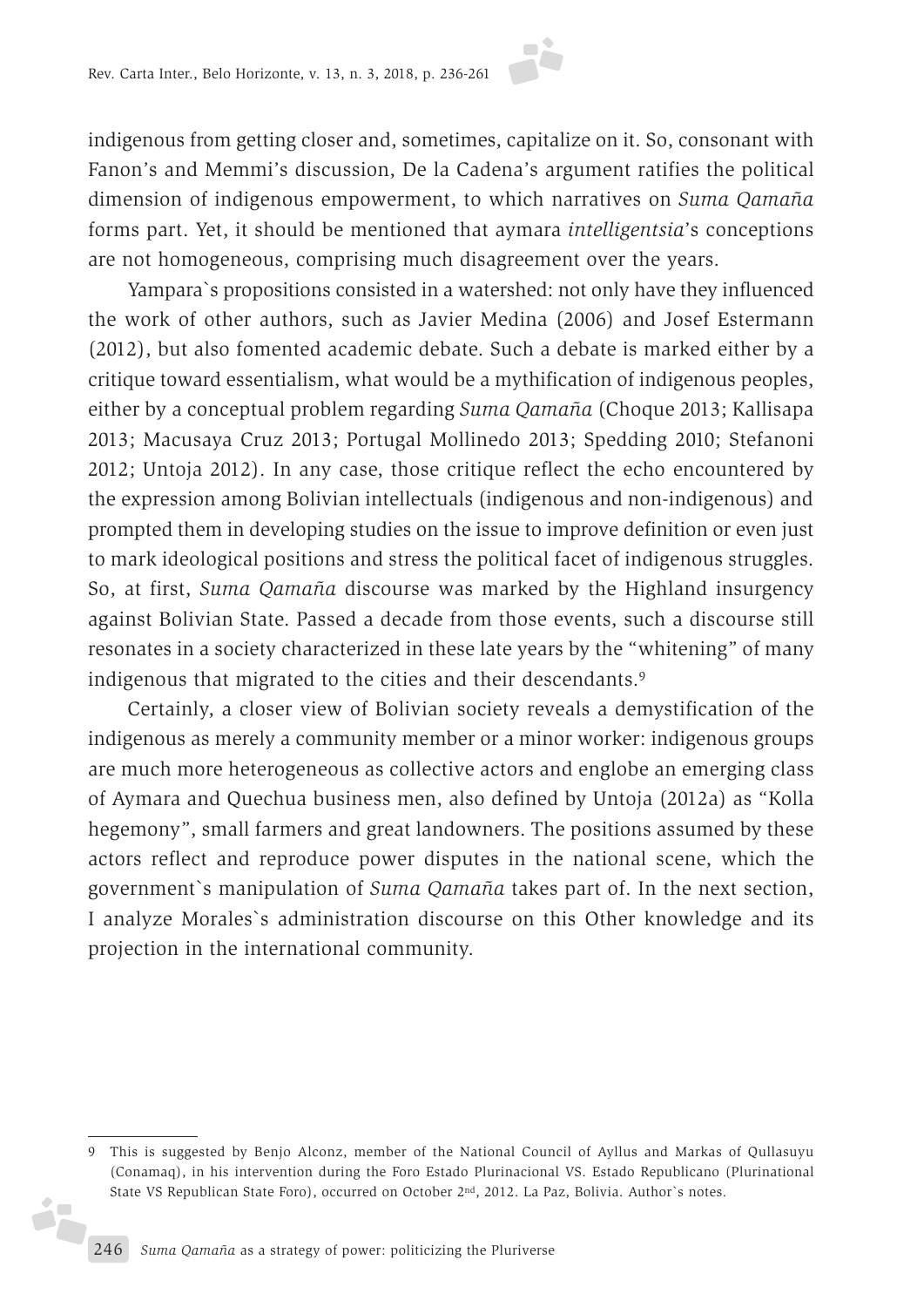## *Para Vivir Bien***: the governmental discourse and its insertion in the international sphere**

*Para Vivir Bien (*In order to Live Well*)* consists in the main slogan adopted by Morales' administration and reproduced constantly by diverse State institutions in order to legitimize public policies.10 The overwhelming reproduction of *Suma Qamaña*'s Spanish translation by the government made some critics point to a process of political emptiness of the term that would serve to sustain domination through the praise and visibility of the indigenous subject in the official discourse (Mamani 2007). In fact, as an expression capable of being applied to distinct issues, *Vivir Bien* (Living Well) removes the political content of indigenous resistance as well as the cosmological facet regarding *Suma Qamaña*, despite the former`s identification as an "indigenous proposition". In that way, the appropriation of otherness in governmental discourse through the incorporation of indigenous ceremonies in the State protocol, the creation of norms, or even the organization of annual meetings with indigenous and peasant leaders would function first and foremost as a device to get their support and keep political alliance.

As those meetings lost gradually their co-ruling feature and assumed a consultative status, and as the Executive started to criminalize indigenous leaders who considered extractivist policies contrary to their self-determination and modes of life, the government's *modus operandi* became manifest as one of including otherness narrowly. The goal was to create a favorable scenario to governand guarantee the new political elite`s permanence in State institutions (DELGADO, 2014). The absorption of *Suma Qamaña* as a rhetorical device, which excludes the incorporation and implementation of the logic underlying the expression, is observed in Bolivian Constitution as well as in the National Development Plan *Bolivia Digna, Soberana, Productiva y Democrática Para Vivir Bien: Lineamientos Estratégicos 2006-2011* (Dignified, Sovereign, Productive and Democratic Bolivia In Order to Live Well: Strategic Lineament 2006-2011) (BOLIVIA, 2007). In the first instance, Living Well and some of the characteristic attributed to the term – complementarity, harmony, balancing – are linked either to moral values, either to economic and political matters that should be assured by the State. Except for article 8, *Suma Qamaña* is replaced in the document by "Living Well" or "in order to Live Well", the latter indicating not just a sense of purpose but also a

<sup>10</sup> Some of those policies are found in Viceministerio de Tierras: Memoria 2012, Agenda Presidencial 2012, and the National Tax Service`s website.F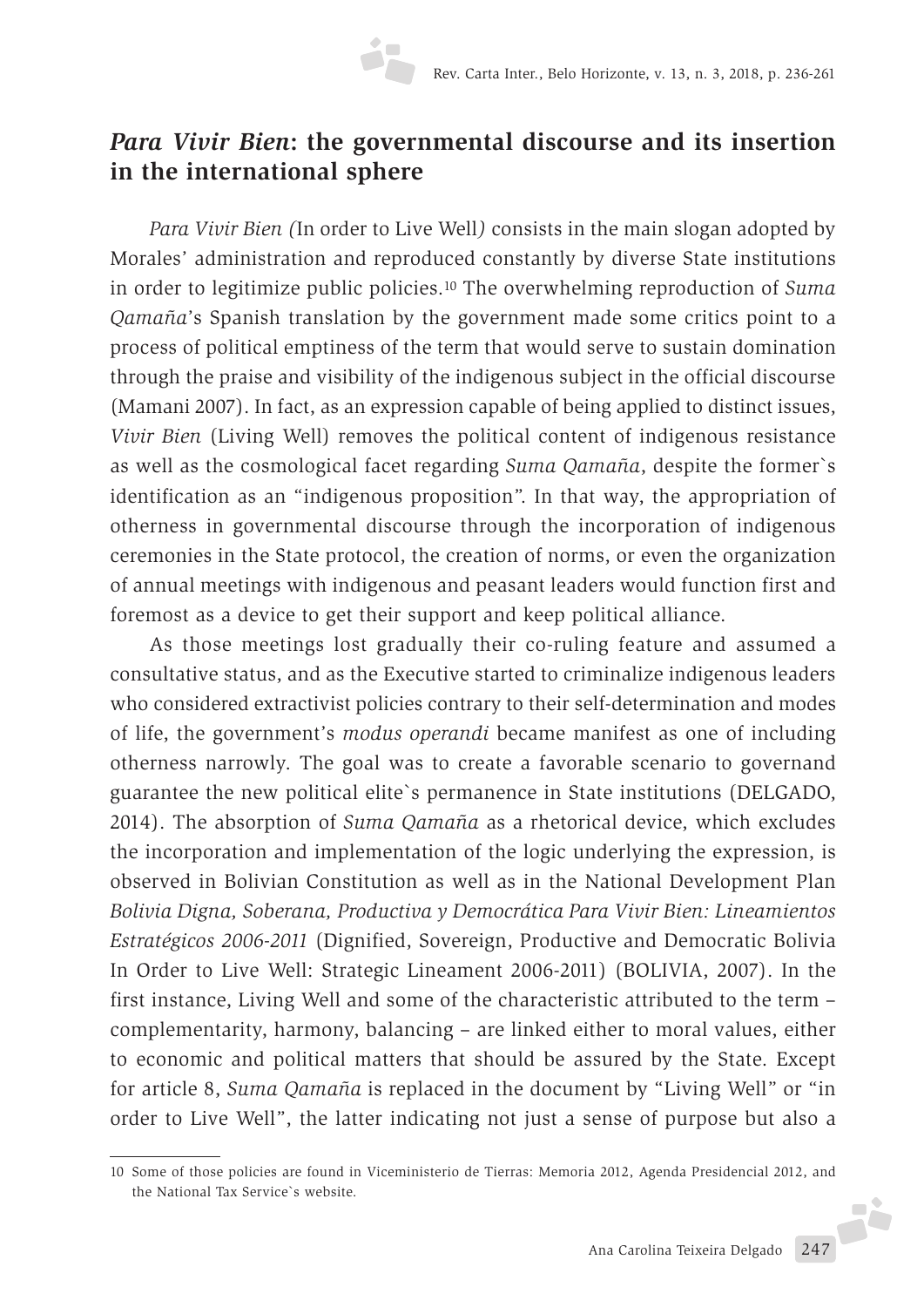self-explanatory tone: its use as the *ethos* of Plurinational Bolivia would justify in and of itself *the duties and role of the State as regulator of activities in general and promoter of development* despite the normative advocates mechanisms of participatory democracy (see, for example, articles 241, 241 and 316).

"Otherness" is, then, stressed as a subterfuge to promote political centralization in the hands of Morales` government as representative of the State. This governmental tactic and the issues highlighted above appear more clearly concerning the National Development Plan (NDP). The normative, which evokes Living Well along with development, economic productivity and Bolivian sovereignty, reflects what would seem at first a misconception regarding *Suma Qamaña*, as affirmed by one of the main proponents of the term, foreign minister Choquehuanca: "Maybe we are still using Western concepts. Instead of speaking of a National Development Plan, we should speak of a National Plan about Returning to Balancing, or a National Plan of Life, because development is related to *living better*, not to Living Well" (CHOQUEHUANCA, 2010, p. 33). But a closer look uncovers the discursive strategy employed by the government in which Living Well stands as an extension of development. The plan`s importance concerns not just its content but the display of an academic grammar, involving a debate on Living Well and its crucial feature to the refunding of Bolivian State.

In that sense, Living Well is classified as the knowledge "characteristic of original and indigenous culture of Bolivia", a "cosmocentric vision that overcomes traditional ethnocentric concepts on development" that reflects "the community`s intercultural coexistence with the other without power asymmetry", "different from Western "living better"" (BOLIVIA, 2007, p. 8). The expression is, thus, understood as the inverse of development whose absorption in State Project would reflect indigenous demand of decolonization. Nevertheless, *Suma Qamaña*`s incorporation corresponds to *the exaltation of difference and political emptiness pattern* observed before: once transformed into Living Well, the term is adjusted to State parameters. Its resignification endows official discourse with a new face although, in its structure, the content remains unaltered as suggested by the employment of terms such as "new proposal of development", "new pattern of development", "alternative paradigm to development". Interestingly, the latter reveals the capture of the world "paradigm", pointed by some indigenous academics, along with "alternative to development", a notion widely rejected by Aymara proponents. This suggests a strategic inclusion of *Suma Qamaña*`s grammar into State`s Living Well discourse:

d.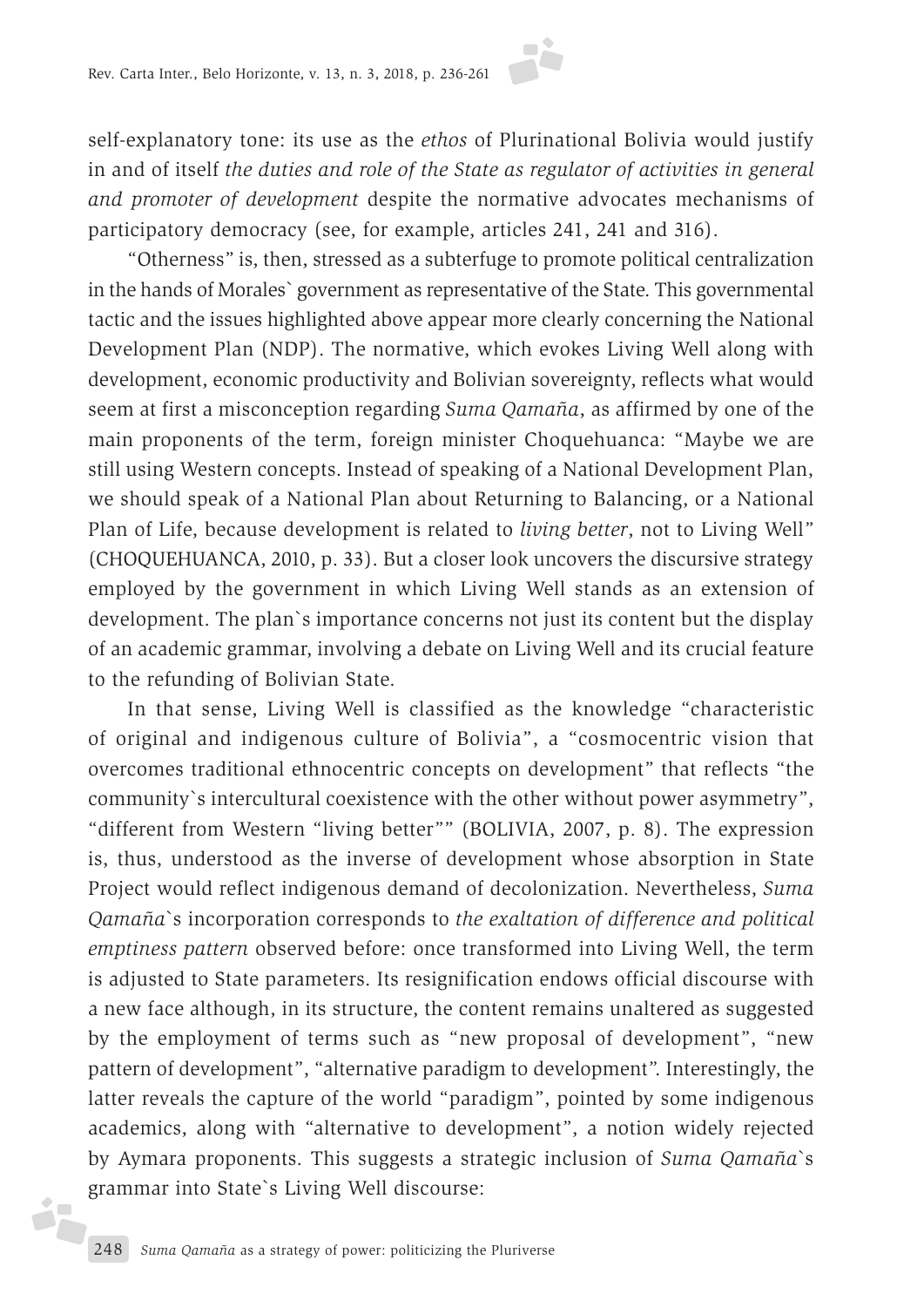Living Well is the demand for development`s humanization […] Living Well is the access to the enjoyment of material resources and of effective, subjective, intellectual and spiritual fulfillment, in balancing with nature and in community with human beings. […] The linear and sequential concept of progress is insufficient to comprise the new proposal of development because it requires an integral, holistic, radical and accumulative understanding capable of including non-homogenous situations […]. It unites practices and knowledge from different social actors [...] (BOLIVIA, 2007, p. 9)<sup>11</sup>

The new policy proposes the concept of "development pattern" in opposition to "development model" because it does not search nor utilizes a proved and validated prototype as it seeks to build a new development pattern as a replacement for primary-export model (BOLIVIA, 2007, p. 12)12

Through the manipulation of those terms, State`s discourse provides a critique towards development as an ethnocentric understanding of the world, that reproduces power asymmetry and silences other forms of knowledge. In that sense, it seeks to transpose to the NDP the tension expressed in *Suma Qamaña* literature between two opposite worlds: indigenous and Western ones. Moreover, its sophisticated grammar establishes a nexus with the propositions of some decolonial authors, as observed in the use of "intercultural coexistence" or the idea that "interculturality is the driving force" of the new development`s pattern (BOLIVIA, 2007, p. 13). Besides "interculturality", other expressions are widely found along the Plan and in decolonial literature as well as "decolonization", "coloniality", "colonialism" (Quijano 2005; Walsh, García Linera and Mignolo 2006). Nevertheless, as one proceeds with the document`s reading, the emphasis on the empowerment of historically marginalized actors gives way gradually to the prominence of the State as a "transforming force of change" (NDP, 2007, p. 15), whose capacity of guaranteeing the necessary shifts in Bolivian society is linked to the State`s return as the promoter of development.

The centralization of power by the State is justified as a condition for recovering Bolivian natural resources, which plays a crucial role in the redistribution of

<sup>11</sup> "El Vivir Bien es la demanda de humanización del desarrollo [...] el Vivir Bien es el acceso y disfrute de los bienes materiales y de la realización efectiva, subjetiva, intelectual y espiritual, en armonía con la naturaleza y en comunidad con los seres humanos. [...] La concepción lineal y secuencial de progreso es insuficiente para comprender la nueva propuesta de desarrollo porque requiere de una comprensión integral, holística, radial y acumulativa, capaz de abarcar situaciones no homogéneas [...]. Asimismo une diversas prácticas y conocimientos provenientes de actores sociales diferentes [...]"

<sup>12</sup> "La nueva política propone el concepto de "patrón de desarrollo" en oposición al "modelo de desarrollo" porque no sigue ni utiliza un prototipo probado y validado, sino que plantea construir un nuevo patrón de desarrollo en sustitución del primario exportador"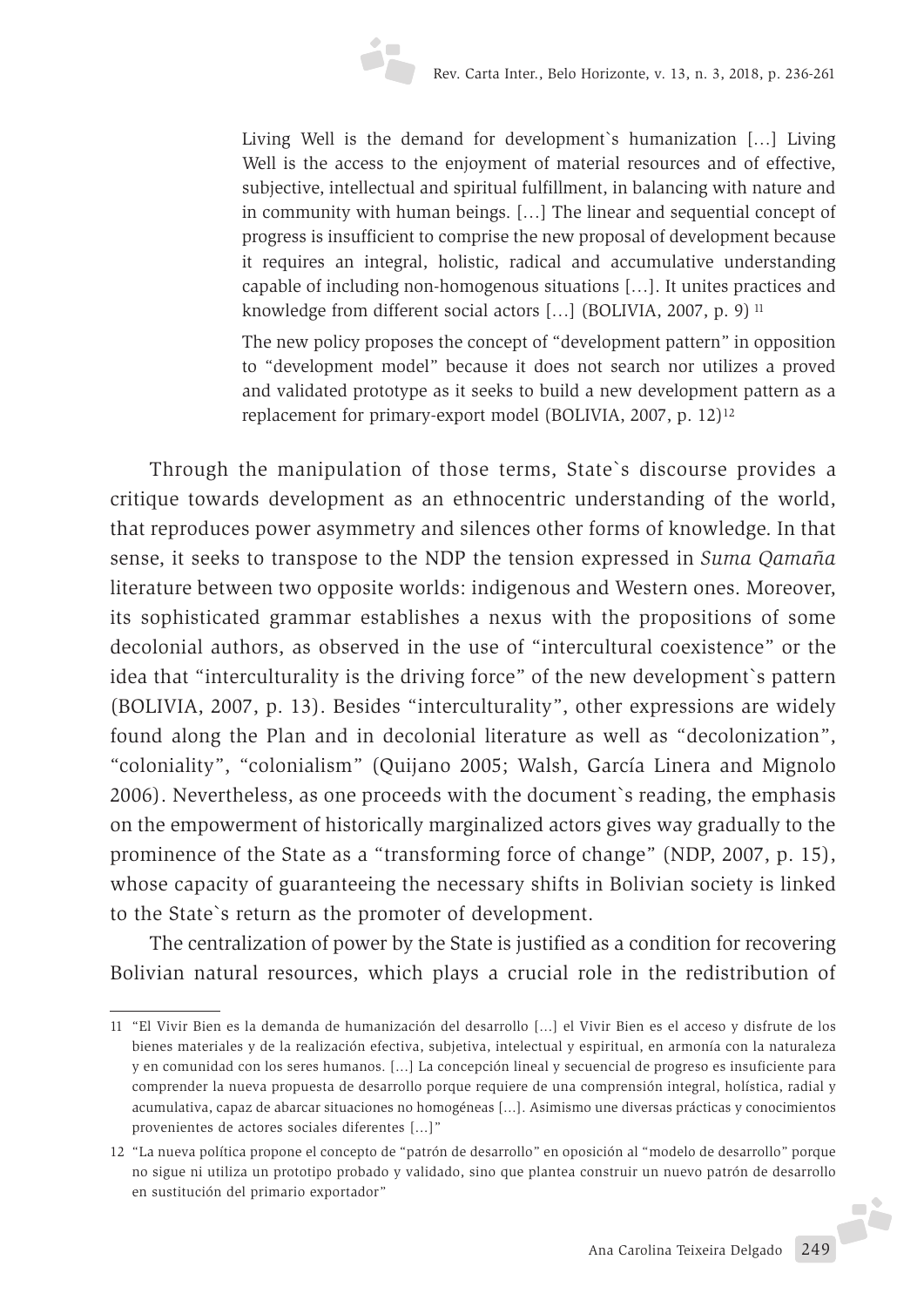wealth, and the exercise of sovereignty in midst Morales`s government decision to nationalize hydrocarbons and transnational companies: "Strategic sectors are composed of hydrocarbons, mining, electricity and environmental resources, that protect nationality because they comprise natural resources, regained and recognized as State property" (BOLIVIA, 2007, p. 98). Such sectors would demand a high investment which "explains the necessity of having the State as the protagonist of development by creating or refounding State companies that promote development of these sectors, maximize surplus[…] in a context of balancing with environment" (BOLIVIA, 2007, p. 133-134). Part of this scenario is the industrialization of natural resources, which has received the administration`s attention, as suggested by the advance of gas` processing, the settlement of an industry of urea in partnership with Samsung etc.

Those examples have no connection with *Suma Qamaña* propositions; on the contrary, they relate to a development Project sustained in the following pillars: State interventionism, reduction of poverty through wealth redistribution, industrialization and economic growth.13 Those pillars are pointed by several authors as the characteristics of developmentalist governments in 21st century Latin America and their focus on the extraction and export of natural resources (see Boschi and Gaitán 2009; Gudynas 2009; Svampa 2013; Vidal 2008). In that sense, the NDP would fit the extractivist regional agenda, which completely shocks with indigenous rights, as showed in Isiboro Sécure National Park and Indigenous Territory`s case and the criminalization of indigenous leaders who opposed governmental policies (DELGADO, 2017).

Regarding national sovereignty, the issue figures as a principle to be achieved through State`s empowerment to guarantee development, national unity and a new political pact, despite other types of sovereignty are mentioned (food sovereignty, sanitary sovereignty, indigenous land`s sovereignty). So, on the one hand, the document attests popular participation based on State decentralization and Living Well. On the other, the Plan promotes power recentralization via policies of nationalization, industrialization and the provision of public goods, making the State the promoter *par excellence* of change in Bolivian society. In this process, *the focus on natural resources control and the incorporation of Suma Qamaña/*

i7

<sup>13</sup> Those pillars are observed not just in official documents but also in diverse news. See Agenda Patriótica 2025, Vásquez (2013) and Agencia Boliviana de Información (2013, 2013a).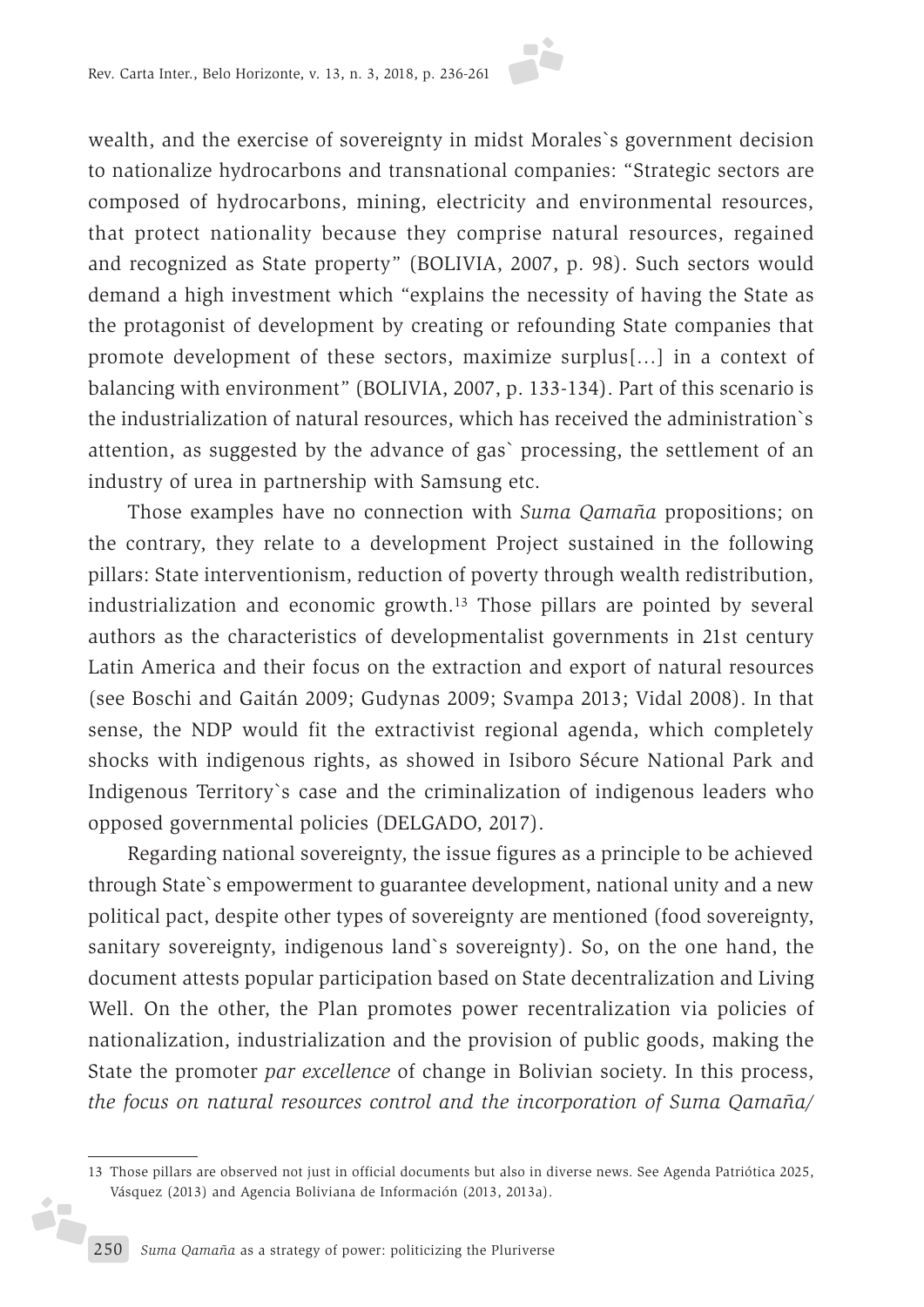*Living Well as the pillar for a "new type of development" function as a device to accomplish a national Project and, simultaneously, to express Bolivian State selfimage, its uniqueness in the international sphere*. This confirms Inayatullah and Blaney`s (1995) observation on State sovereignty realization and its connection to wealth access, which puts difficulty for Third World States due to inequality that marks global division of labor. Because states need economic means to exercise their sovereignty, understood by the authors not just as independence but also as *the expression of a state`s exceptionality in international community*, the property of natural resources for Bolivia would consist in a condition for the government to accomplish its unique national Project and, consequently, to realize its selfimage abroad, as discussed below.

*Suma Qamaña*`s discursive instrumentalization as a source of legitimacy and exceptionality in international society found in foreign minister Choquehuanca a relevant broker, who mediated the contact between the former and the national sphere.14 Once absorbed in presidential discourse through the articulation with Bolivian Foreign Ministry, Living Well is catapulted to international fora, projecting simultaneously the country, Morales` administration as an "indigenous government" and the President himself. Besides the minister`s speeches and texts prepared for courses abroad, statements such as "[…] Bolivia begins a strategy that aims to achieve the reconstruction of Living Well and save Mother Earth" (CHOQUEHUANCA, 2010, p.) ratify the points highlighted before:

> [...] Bolivia consists in a Messenger for Peace and a Guardian of Life for the entire planet. […]

> The profound change and transformation we are achieving are not just for us, they are proposals and alternative for the world, humanity and the planet. They are light to other peoples that struggle to change their history since there is no other Project in this planet that represents other choice and considers the global level.

> If the challenge was big, now the responsibility and challenge are much bigger, now hope is shared by the whole humanity from each corn of the planet, because environmental, financial, political and social crisis we`ve been facing in our territory affect global level and comprise the planet [..]

<sup>14</sup> According to the literature on social movements, a broker stands as an actor (a person or even an organization) that connects social spaces previously isolated or, in this case, we might think of two different worlds. See Tarrow and McAdam (2005).J.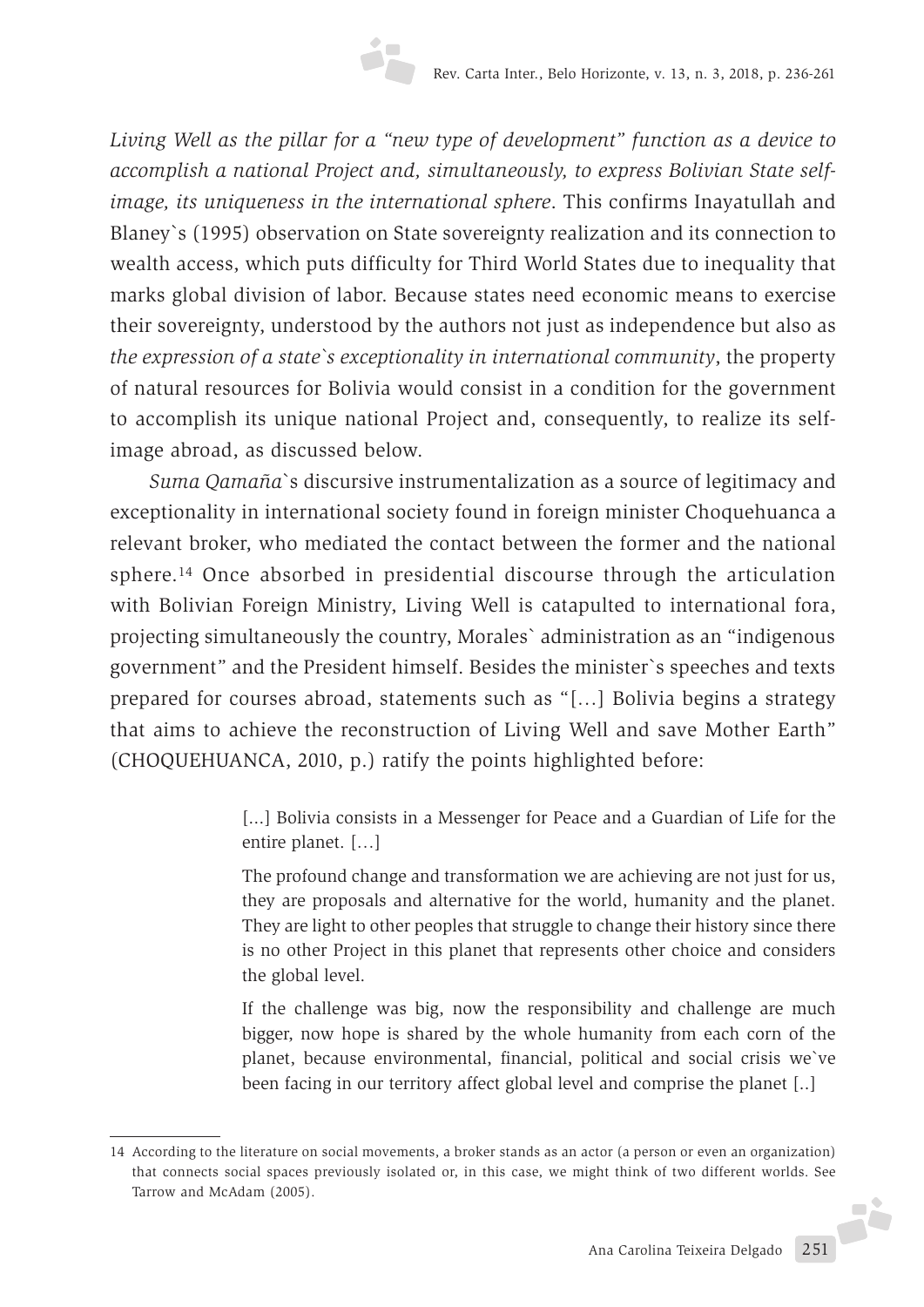

The quotations demonstrate the government`s initiative to project Bolivia, crediting the country`s relevance for the planet to its process of decolonization which, in turn, is linked to Living Well as the bedrock of an exceptional national Project expressed in the Constitution, economic policies and reforms in general. *Suma Qamaña*`s definition as an alternative for humanity is, thus, absorbed and transposed to the Nation-State as the official representative of such proposal in the international arena. Those observations are also illustrated by the President, during his speech in the Climate Change Meeting, held in Copenhagen. For him, the event presented for Bolivia the chance to "keep our strategy towards Living Well`s reconstruction and the defense of Mother Earth, to advance Ten Mandaments` propositions for saving the planet […], to take our responsibility in maintaining *Balancing with Nature*" (MORALES, 2010, p. 27).

*Suma Qamaña*`s transformation into Living Well involves also an academic framing which, reproducing the strategy adopted in the NDP, reflects the administration`s effort to sustain legitimacy among its intellectual allies from abroad by applying their conceptual tools and, in parallel, advance the construction of an exceptionalism. Thus, the idea of creating a "new socialism" or a "communitarian socialism" to improve "21st century Socialism", stated in official documents, relates not just to the Bolivarian model employed by Chaves` government. Indeed, the expressions unveil a closer connection with Santos`s "Good Living Socialism", understood as a "mix of knowledge, ancestral knowledge with modern, Eurocentric, progressist one" (SANTOS, 2010, p. 7). The words of president Evo Morales and vice president Álvaro García, pronounced during VIII Congress of *Movimiento al Socialismo* (governmental political party), made clear this approach. While the

i,

<sup>15</sup> [...] Bolivia se constituye em um Mensajero de la Paz y Guardián de la Vida para todo el planeta. [...]

Los câmbios y transformaciones profundas que estamos realizando no son solo para nosotros, son propuestas y alternativas para el mundo, para la humanidade y el planeta. Son luces para los otros pueblos que luchan para cambiar sus historias, ya que no existe en este momento, en el planeta, outro proyecto que represente alternativas que toman em cuenta el nivel global.

Sí antes el desafio era grande, ahora la responsabilidade y los desafios son mucho mayores, ahora la esperanza es compartida por la humanidade entera y de todo el planeta, porque las crisis ambientales, financeiras, política y social, que estamos enfrentando em nuestro território, afecya a nível global y abarca el conjunto del planeta [...]

Em esse contexto, ante la amenaza de las crisis globales, nuestro Hermano Presidente lanza al mundo los Diez Mnadamentos para salvar al planeta, a la humanidad y la vida.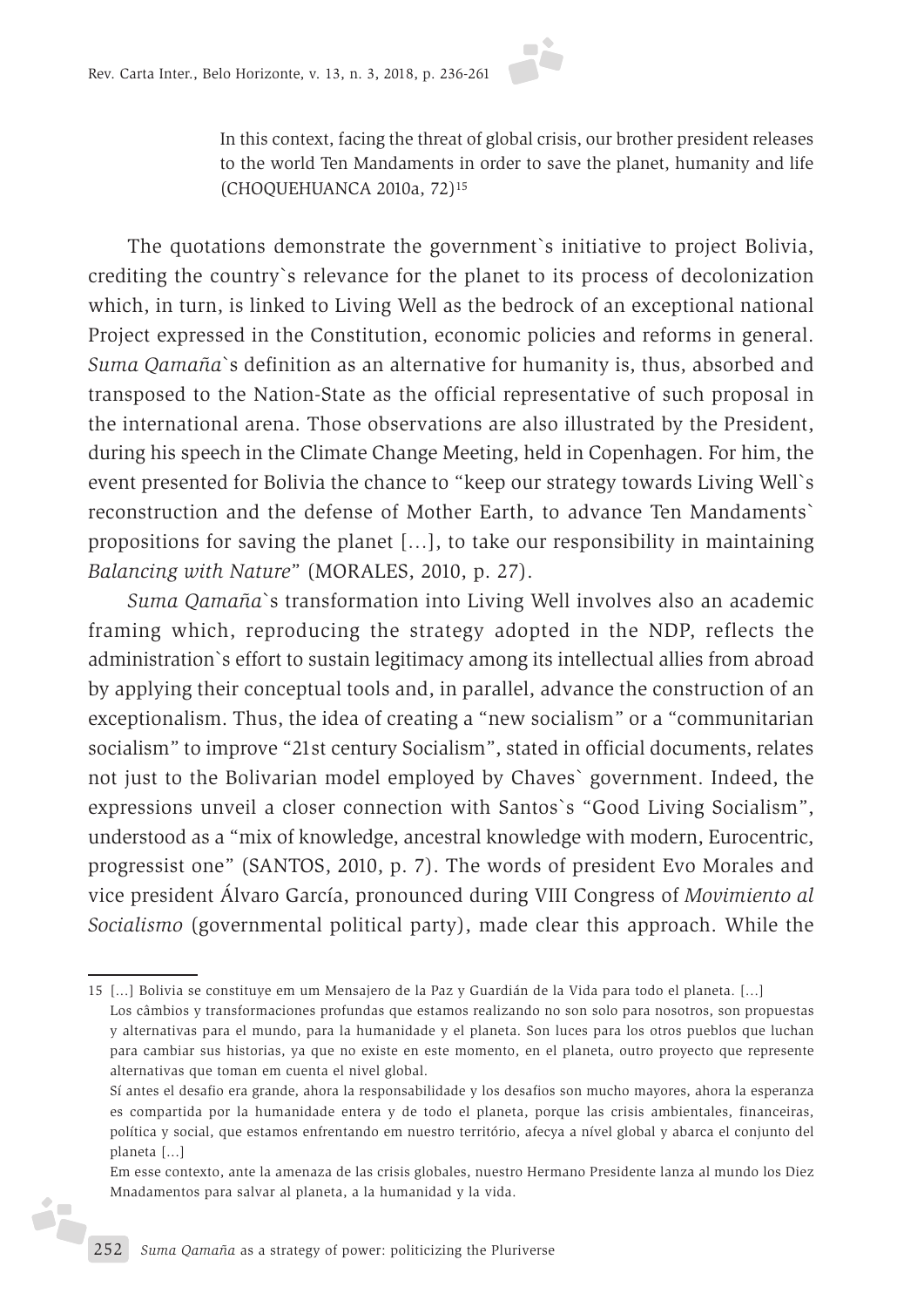former claimed that this new socialism was grounded on Living Well, going beyond class conflict, García explained: "these are the sources of our socialism: on the one hand, the working class, contemporary science and technology and, on the other, communitarism […]; the sum of worker`s world and communitarian world [...] are the sources of Communitarian Socialism" (quoted in Villanueva 2012).<sup>16</sup>

Hence, the quotations above disclose *Suma Qamaña*/Living Well`s framing so it could provide academic support and, at the same time, fit the cosmology into slogans and governmental policies. Here, what is at stake is not the implementation of Living Well in accordance with indigenous intellectuals` proposals, which are presented as radically distinct from the Western world and its capitalist and socialist models. On the contrary, what is at stake is the instrumentalization of *Suma Qamaña*, transforming the expression into an authentic proposal of socialism under Morales` administration, different from other socialist experiences developed around the globe. Because of its supposed uniqueness, Communitarian Socialism would function not just as an appealing construct to the academic field but also as a source of power to its advocates, that is, governmental authorities that would detain what Inayatullah (200 8) names as "exclusive knowledge". Related to civilizatory and evangelist policies of colonization, as well as to international donation to Third World countries, this expression indicates the superiority of one group based on their singular knowledge about the world, which would endow them with legitimacy and authority over the "other".

In the Bolivian case, Communitarian Socialism works to project the State and the government abroad by capturing the reclaim of exceptionality made by former proponents of *Suma Qamaña* and transforming it into something else. In parallel, the absorption of its conceptual tools also functions as a strategy that seeks to gain recognition from indigenous and peasants` organizations, which form the major support base of Morales' administration, despite the opposition of many indigenous and non-indigenous intellectuals. Thus, while *Suma Qamaña* instrumentalization might look at first as an opportunity for indigenous movements to transpose it internationally, giving resonance to their mobilization, this projection seems delusional once one realizes that such a process entails the concept`s inclusion in policies that put the sovereign State as the protagonist of political game. Through such an inclusion, *Suma Qamaña*`s proposals are adjusted by the official discourse, which reproduces the maintenance of exclusionary structures under a supposedly indigenous government.

<sup>16</sup> For a previous version regarding "communitarian socialism", see Morales (2010a).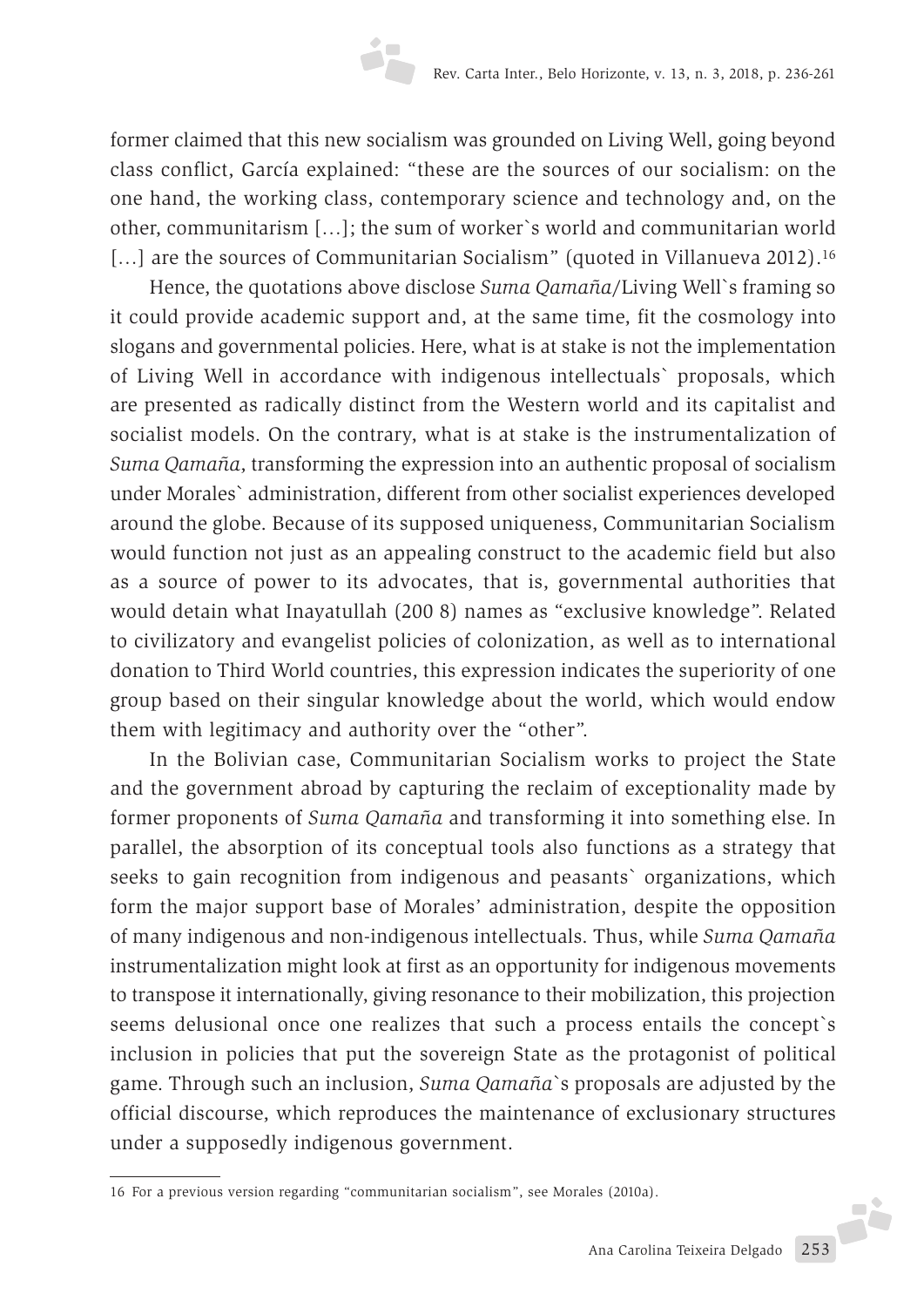

In this article, I`ve argued that *Suma Qamaña*/Living Well entails a strategy of power by both Aymara people and the government. Initially attributed to an Aymara *intelligentsia*, such a discourse worked to reinforce difference, giving it a positive facet, and promote indigenous self-affirmation. Considering the context in which it emerged, *Suma Qamaña* cannot be detached from the mobilizations developed in the Bolivian Highland nor from the restructure of the ayllu. In that sense, it played a crucial role in the recovery of identity and the promotion of awareness among indigenous peoples, especially Aymara, an issue pointed by Cesaire (2000) as relevant for the liberation of the colonized. Nevertheless, *Suma Qamaña*/Living Well`s construction is also linked to conflicts of power in the discursive field. On the one hand, it evokes criticism by many Bolivian intellectuals, some of them Aymara. On the other, its incorporation by international academics works in diverse ways: be it through the preponderance of Sumak Kawsay/Good Living, the emphasis attributed to it as synonym of "Andean indigenous thought" or even as an alternative to development, to capitalism and to colonial logic. In any case, *Suma Qamaña* is transformed by theorists into expressions that tend to confirm their theoretical hypothesis, leaving aside political disputes that take place in the local dimension.

Considering IR scholars, they not just reproduce previous Social Science literature on the issue but also reinforce the tendency mentioned above as their focus is first and foremost a theoretical one. The concern with the ontological difference presented by non-Western colonial worldviews and their prospects for the discipline has as a result the depolitization of *Suma Qamaña*. In this case, they put in second place divergence over the Aymara cosmology, which involve indigenous and non-indigenous intellectuals. Because such divergence reflects not just an effort to provide conceptual accuracy, but also the growing tension between the government and indigenous movements that lead to the fragmentation of the latter, IR theorists miss the strategies employed by those actors in the Bolivian political game as well. In doing so, they mention only partially political implications regarding the emergence of this "other" ontology in Bolivian society, stressing the friction between *Suma Qamaña* and Modern logics but not necessarily the continues process of domination and resistance that crosses those disputes, nourishes them, and puts into check the progressive, essentialist and delusional

iz,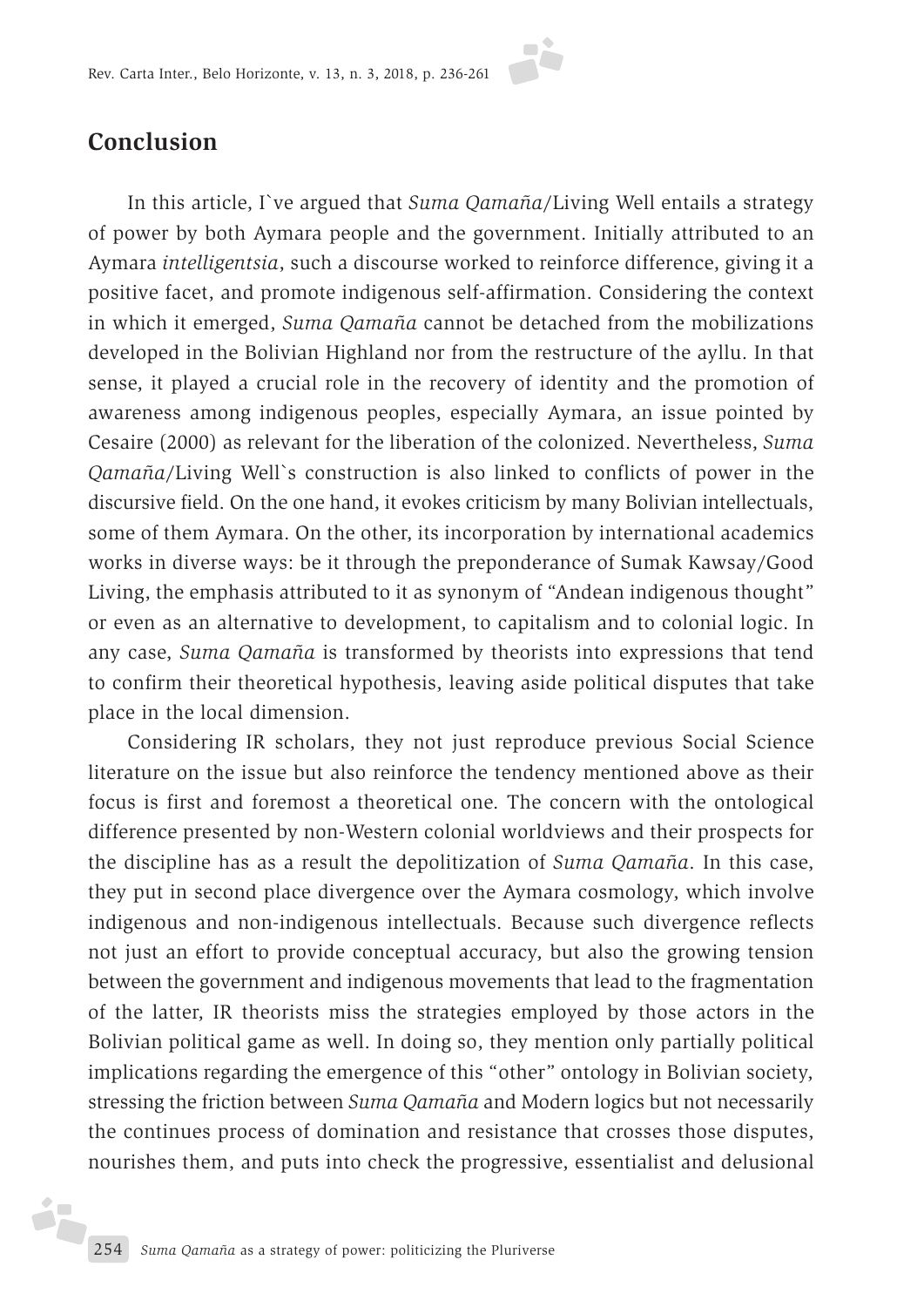character regarding decolonization and indigenous movements in Bolivia.

As a result, IR authors tend to promote a romanticized critique vision of Modern/rational versus Non-Modern logics, the latter represented by a homogenized knowledge/mode of life. And because homogenization and essentialization remove memories pervaded by struggles and stories of the other, as pointed out by Barthes (2002), they depoliticize the colonized. Thus, in the discipline's literature theoretical issues take precedence over empirical research, and the political component of *Suma Qamaña*, as developed in the local dimension and projected to the international, is underestimated. In doing so, IR authors reproduce and reinforce a similar pattern of depolitization advanced by Social Scientists.

*Suma Qamaña*`s depolitization is prompted by Morales government, *although in a distinct manner when compared to academic literature*. In that case, the Aymara concept is incorporated by the ruling elite through the exaltation of otherness whilst its cosmological content is not followed by political leaders in public policies. Converted into Living Well, *Suma Qamaña* is then applied as a useful slogan in official propaganda: as an expression of what is essentially different in Bolivia, Living Well serves to legitimize the administration and, in parallel, project Bolivia and its government, as well as its indigenous president. Thus, as an organizing principle of discourse, *Suma Qamaña* is immersed in political disputes that develop in the local sphere and inform the international, which in turn also impact the local, creating a dynamic process. Because conflicts of power and the strategies employed by the actors involved are not considered by international literature, because there is gap between theoretical and empirical research, political implications are only partially considered and *Suma Qamaña* becomes politically empty in its content. Finally, it should be highlighted that, once *Suma Qamaña* is transformed into expressions that fulfill theorists' hypothesis and their anxiety for change, IR scholars also contribute to the creation of slogans, which puts into jeopardy their own goal for decolonization.

## **Referencies**

Agencia Boliviana de Información. "Ministro Arce asegura que Bolivia redujo en 60 veces la brecha entre ricos y pobres." *La Razón*, 14 enero 2013. Disponível em: <http:// www.la-razon.com/index.php?\_url=/economia/Ministro-Arce-asegura-Boliviapobres\_0\_1779422094.html>.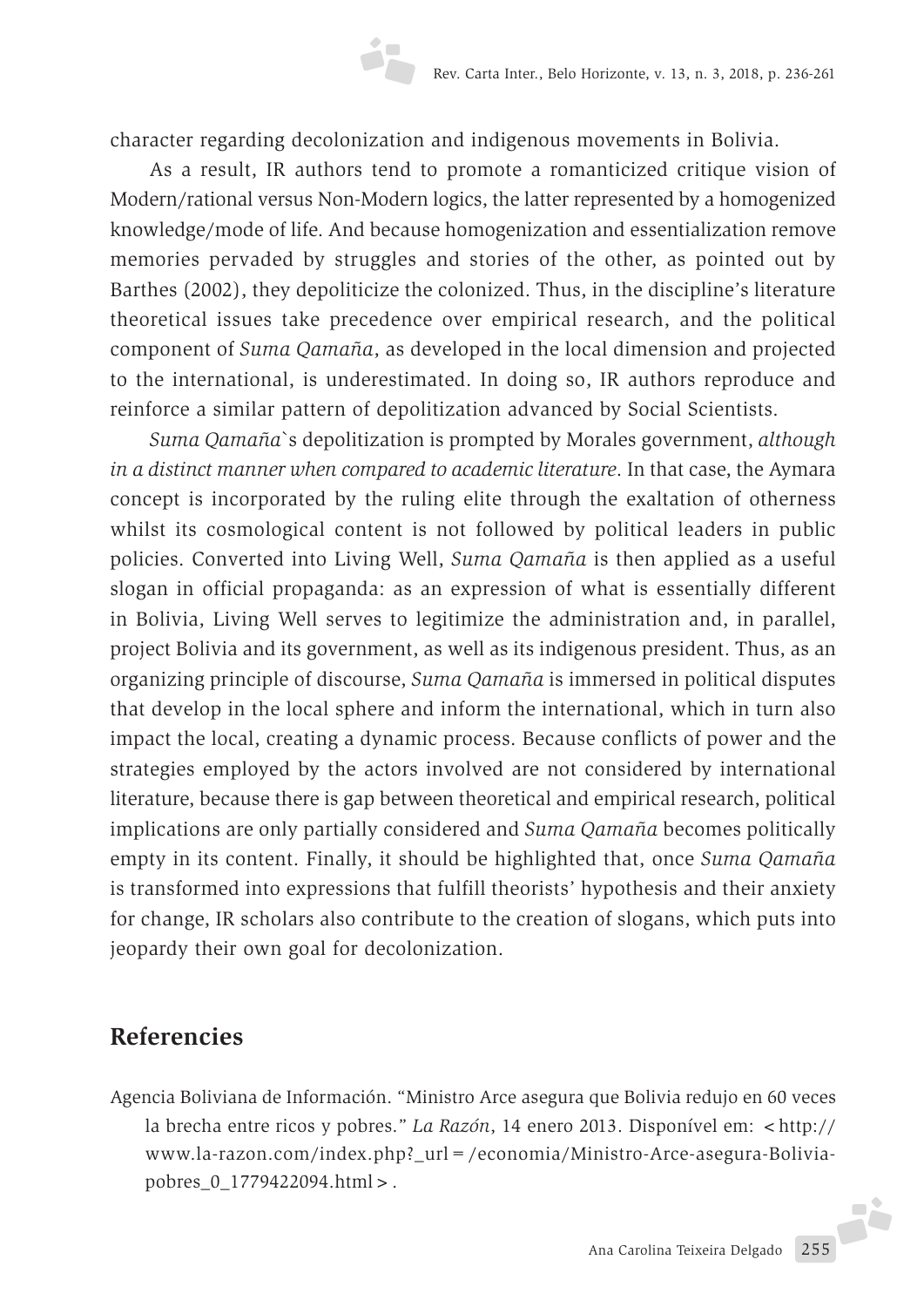- a. "Ban Ki-moon destaca crecimiento económico de Bolivia y liderazgo mundial de Morales." *La Razón*, 25 Septiembre 2013. Disponível em: <http://www.la-razon. com/economia/Ban-crecimiento-Bolivia-liderazgo-Morales\_0\_1913208712.html>.
- ACHARYA, Amitav; BARRY Buzan (Eds.). *Non-Western International Relations Theory. Perspectives on and beyond Asia*. London: Routledge, 2010.
- ACOSTA*,* Alberto. *La maldición de la abundancia*. Quito: Ediciones Abya-Yala, 2009.
- ALCONZ, Benjo. Intervention during "Foro Estado Plurinacional VS. Estado Republicano". La Paz, October 2, 2012. Personal Notes.
- ASHLEY, Richard. "Untying the Sovereign State: a Double Reading of the Anarchy Problematique." *Millennium: Journal of International Studies*, 17 (2) 1998: 227-262. BARTHES, Roland. *Mitologias*. São Paulo: Editora Difel, 2002.
- BEIER, J. Marshall. International Relations in Uncommon Places: Indigeneity,Cosmology, and the Limits of International Theory. New York: Palgrave MacMillan, 2009
- BHABHA, Hommi. "Framing Fanon". In: FANON, Franz. *The Wretched of the Earth*. New York: Grove Press, 2004.
- BIERSTEKER, Thomas J. "The Parochialism of Hegemony: Challenges for 'American' International Relations." In TICKNER, Arlene B. Tickner; WEAVER, Ole (Eds.). *International Relations Scholarship Around the World.* London: Routledge, 2009: 308-327.
- BLASER, Mario. "Political Ontology: Cultural Studies without 'cultures'?" *Cultural Studies*, 23 (5) 2009, p.873-896.
- *\_\_\_\_. Storytelling Globalization from the Chaco and Beyond*. Durham: Duke University Press, 2010.
- BOLIVIA. *Plan Nacional de Desarrollo. Bolivia Digna, Soberana, Productiva y Democrática para Vivir Bien – Lineamientos Estratégicos 2006-2011*. La Paz: Ministerio de Planificación del Desarrollo – Gaceta Oficial de Bolivia, 2007.
- *\_\_\_\_.* "El Presidente en Acción...", in: *Agenda Presidencial*, Año 1, No. 1. La Paz: Ministerio de Comunicación – Gaceta Oficial de Bolivia, 2012.
- *\_\_\_\_. Memória. Sembrando esfuerzos para vivir bien*. La Paz: Viceministerio de Tierras
	- Gaceta Oficial de Bolivia, 2012a.
- *\_\_\_\_. Agenda Patriótica 2025. 13 Pilares de la Bolivia Digna y Soberana*. La Paz: Gaceta Oficial de Bolivia, 2013.
- BOSCHI, Renato; GAITÁN, Flavio. "Politics and Development: Lessons from Latin America." *Brazilian Political Science Review* 3 (2) 2009, p. 11-29.
- CÉSAIRE, Aime. *Discourse on Colonialism*. New York: Monthly Review Press, 2000.
- CHAKRABARTY, Dipesh. *Provincializing Europe*. Princeton: Princeton University Press, 2000.
- CHOQUE, Roberto. *Historia de una lucha desigual. Los contenidos ideológicos y políticos de las rebeliones indígenas de la Pre y la Post Revolución Nacional*. La Paz: Andrés Bello, 2012.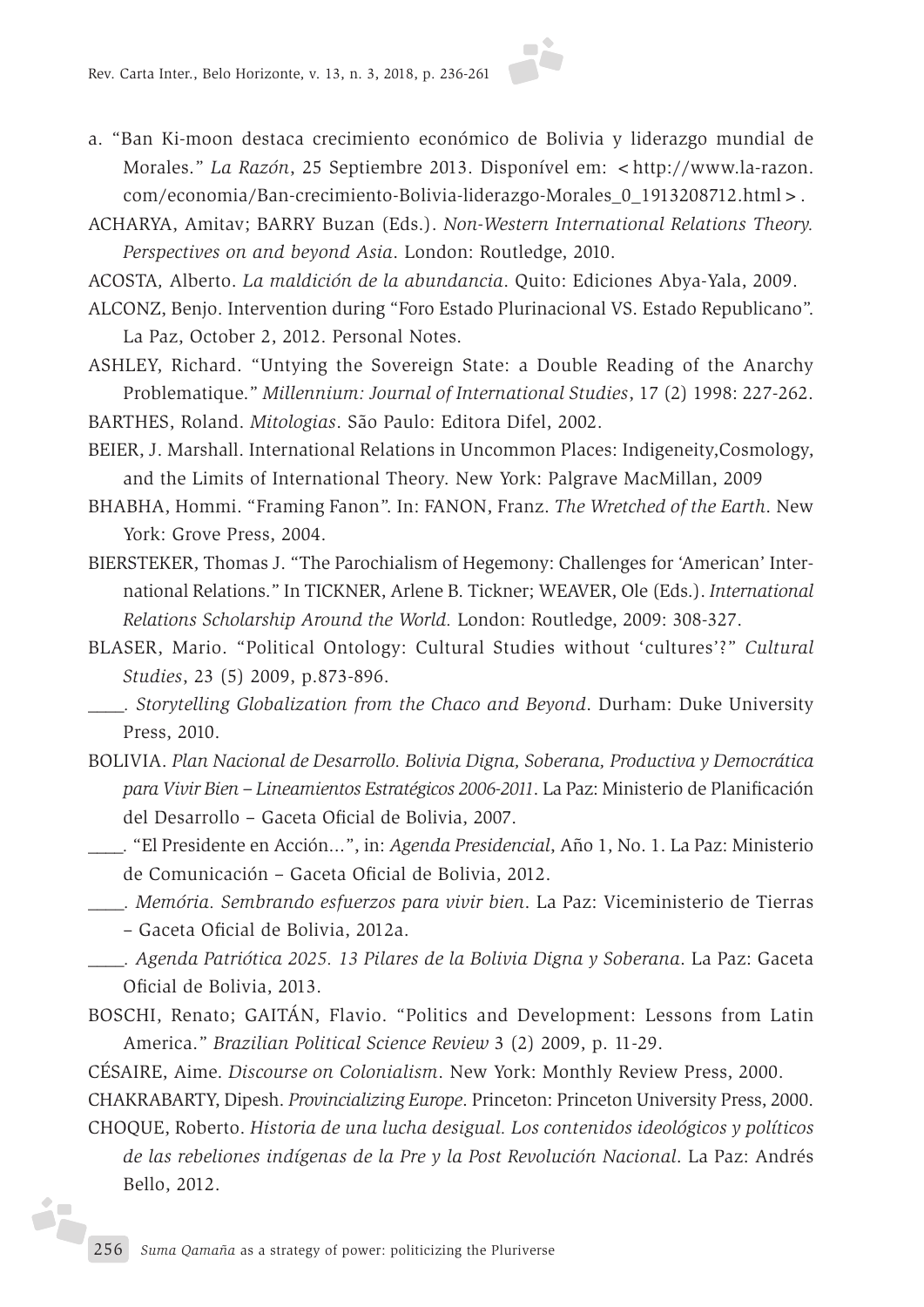*\_\_\_\_.* Interview [March, 2013]. Interviewer: Ana Carolina Teixeira Delgado. La Paz. 2 archives (120 min).

- CHOQUEHUANCA, David. "Es fundamental da construcción entre todos del Plan Nacional de la Vida." In: BOLIVIA. *Vivir Bien: Mensajes y documentos sobre el Vivir Bien 1995- 2010.* Serie Diplomacia por la Vida, Vol. 3, p.30-42. La Paz, Ministerio De Relaciones Exteriores: Gaceta Oficial de Bolivia, 2010.
- *\_\_\_\_.* "Los Guerreros del Arco Iris." In: BOLIVIA. *Vivir Bien: Mensajes y documentos sobre el Vivir Bien 1995-2010.* Serie Diplomacia por la Vida, Vol. 3, p. 68-74. La Paz, Ministerio De Relaciones Exteriores: Gaceta Oficial de Bolivia, 2010a.
- CONWAY, Janet; SING,Jakeet. "Radical Democracy in Global Perspective: notes from the pluriverse." *Third World Quarterly* 32 (4) 2011, p.689–706.
- COX, Robert. *Production, Power and World Order: Social Forces in the Making of History*. New York: Columbia University Press, 1987.
- DE LA CADENA, Marisol. "Indigenous Cosmopolitics in the Andes: Conceptual Reflections beyond "Politics." *Cultural Anthropology* 25(2), 2010, p.334–370.
- *\_\_\_\_. Earth Beings: Ecologies of Practice across Andean Worlds*. Durham: Duke University Press, 2015.
- DELGADO, Ana Carolina Teixeira. *Guerreiros do Arco-Íris: os caminhos e descaminhos da descolonização na Bolívia no início do século XXI*. Tese (Doutorado em Relações Internacionais). Instituto de Relações Internacionais – Pontifícia Universidade Católica do Rio de Janeiro. Rio de Janeiro, 2014.
- *\_\_\_\_.* "The TIPNIS Conflict in Bolivia". *Contexto Internacional,* vol. 39(2) May/Aug 2017, p. 373-391.
- DUSSEL, Enrique. Lecture during Primer Encuentro del Buen Vivir, March 2012. http://memorias-encuentrodelbuenvivir.blogspot.mx/2013/10/blog-post\_3642.html
- *\_\_\_\_.* "Agenda for a South-South Philosophical Dialogue." *Human Architecture: Journal of the Sociology of Self-Knowledge* 11(1) 2013, p.3-18.
- ESCOBAR, Arturo. "Latin America at a Crossroads." *Cultural Studies* 24 (1) 2010, p.1–65. *\_\_\_\_.* "Sustainability: Design for the pluriverse." *Development* 54(2) 2011, p.137– 140.
- *\_\_\_\_.* "Más allá del desarrollo : postdesarrollo y transiciones hacia el pluriverso." *Revista de Antropologia Social* 21, 2012, p.23–62.
- *\_\_\_\_. Una minga para el postdesarrollo: lugar, medio ambiente y movimientos sociales en las transformaciones globales*. Bogotá D.C.: Ediciones desde abajo, 2012a.
- ESTERMANN, J. "Cris civilizatoria y Vivir Bien. Una crítica fílosófica del modelo capitalista desde el allin kawsay/suma qamaña andino." *Polis, Revista de la Universidad Bolivariana* 11 (33) 2012, p.149-174.
- FANON, Franz. *The Wretched of the Earth*. New York: Grove Press, 2004.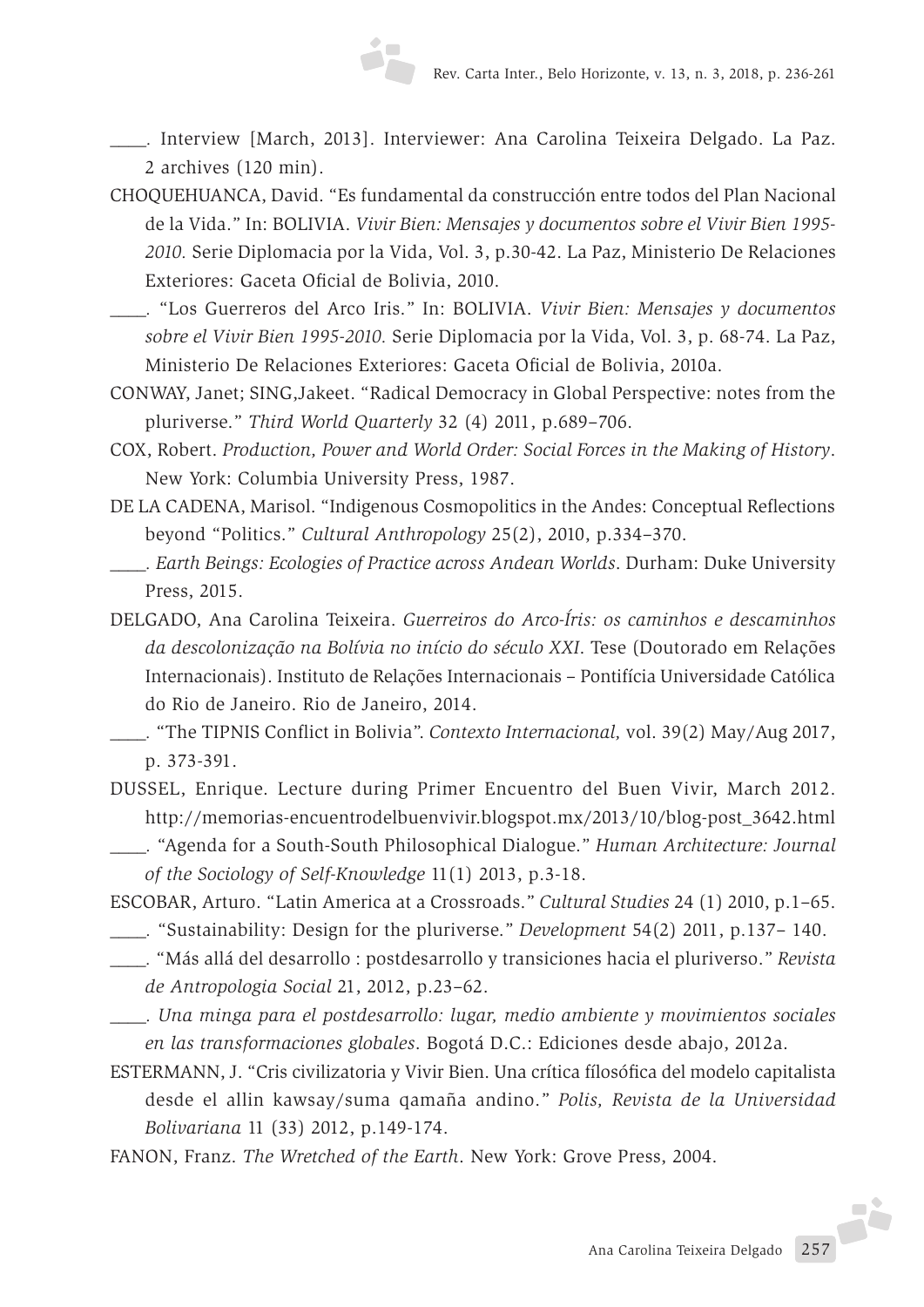- GROVOGUI, Siba. *Beyond Eurocentrism and Anarchy. Memories of International order and Institutions*. New York: Palgrave MacMillan, 2006.
- GUDYNAS, Eduardo. "Diez tesis urgentes sobre el nuevo extractivismo. Contextos y demandas bajo el progresismo sudamericano actual." In GUDYNAS, Eduardo et al (Eds.). *Extractivismo, política y sociedad* Quito: CAAP (Centro Andino de Acción Popular) y CLAES (Centro Latino Americano de Ecología Social), 2009, p. 187-225.
- *\_\_\_\_.* "Buen vivir: Germinando alternativas al desarrollo." *América Latina en movimiento*, año XXXV, segunda época, 2011.
- HOBSON, John M. *The Eurocentric Conception of World Politics: Western International Theory, 1760-2010*. Cambridge: Cambridge University Press, 2012.
- HOFFMANN, Stanley. "An American Social Science: International Relations." *Daedalus*, Vol. 106, No. 3, Discoveries and Interpretations: Studies in Contemporary
- Scholarship, Volume I (Summer, 1977), p.41-60
- HUANACUNI, Fernando. *Buen Vivir/Vivir Bien Filosofía, Políticas, Estrategias Y Experiencias Regionales Andinas*. Lima: Coordinadora Andina de Organizaciones Indígenas (CAOI), 2010.
- IKEDA, Josuke. "The Post-Western Turn in International Thoery and the English School." *Ritsumeikan Annual Review of International Studies* 9, 2010, p.29-44.
- INAYATULLAH, Naeem. "Why do some people think they know what is good for others?" In: EDKIN, Jenny; ZEHFUSS, Maja (Eds). *Global Politics: A New Introduction*. New York: Routledge, 2008, p.344-69*.*
- INAYATULLAH, Naeem; BLANEY, David. "Realizing Sovereignty." *Review of International Studies* 21 (1), 1995, p. 3-20.
- *\_\_\_\_. International Relations and the Problem of Difference*. New York: Routledge, 2004.
- International Studies Association. 2016. "ISA 2016 Program". <http://www.isanet.org/ Conferences/Atlanta-2016/Program>.
- JONES, Branwen Gruffydd (Ed). *Decolonizing International Relations*. Lanham, MD: Rowman and Littlefield, 2006.
- KALLISAPA, Illapa. La Paz, Musef, 08/05/2013. 1 arquivo mp3 (130 min).
- LANDER, Edgardo. "Estamos viviendo una profunda crisis civilizatoria." In: *América Latina en Movimiento* 452, 2010, p. 1-3.
- LATOUR, Bruno. "An Attempt at a "Compositionist Manifesto"" *New Literary History* 41, 2010, p. 471–490
- LIGHTFOOT, Sheryl. *Global Indigenous Politics: a Subtle Revolution*. New York: Routledge, 2016.
- MACUSAYA, Carlos. "La Idea de los abuelos." Soundcloud, December 28th, 2013. <https://soundcloud.com/alberto-del-monte-03/la-idea-de-los-abuelos-carlosmacusaya-cruz-minka-28>.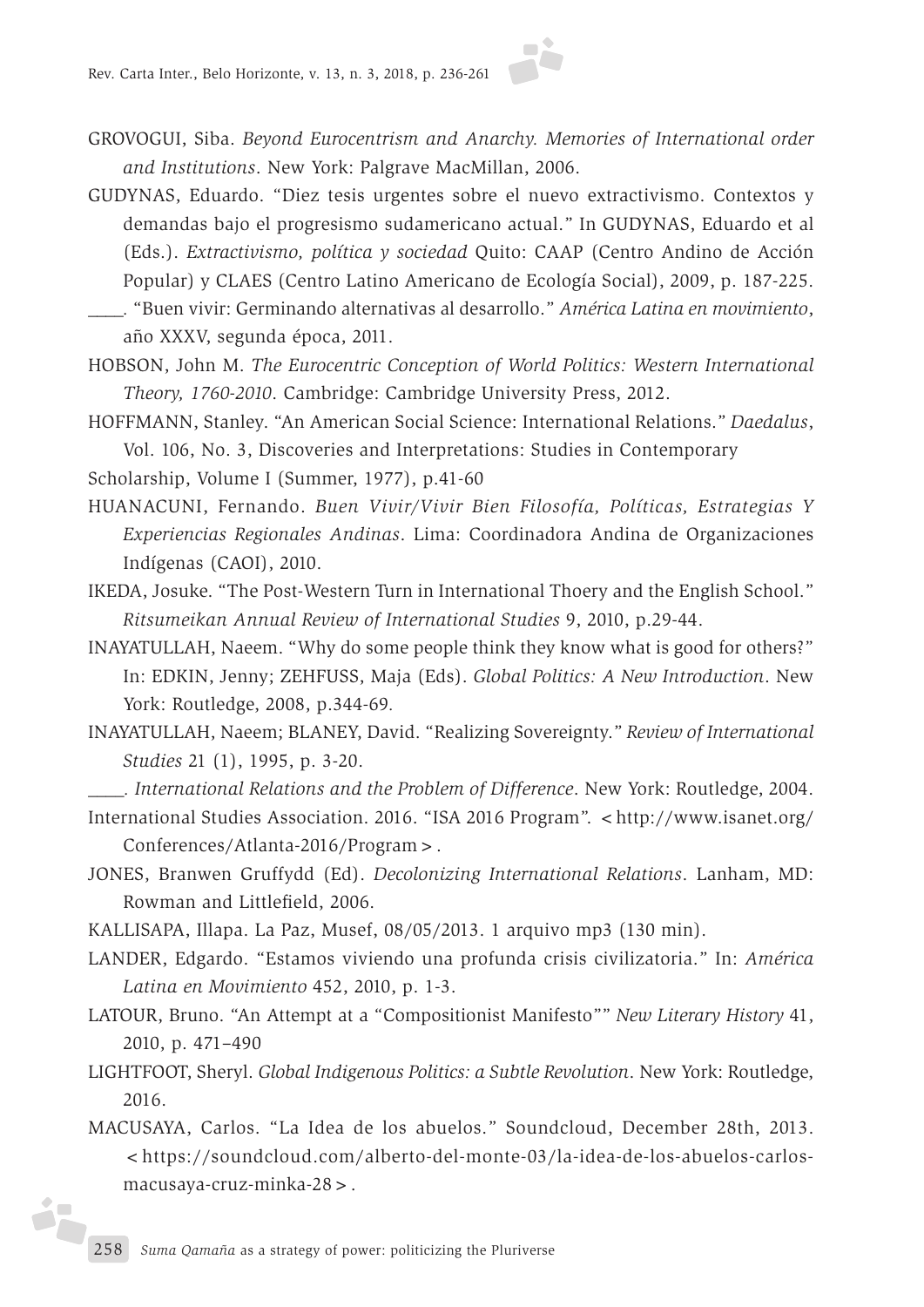- MAMANI RAMÍREZ, Pablo. "Evo Morales entre revolución india o contra revolución india." *Willka* 1 (1), 2007, p. 9-49.
- *\_\_\_\_. Wiphalas y Fusiles. Poder comunal y el levantamiento aymara de Achakachi-Omasuyus (2000-2001)*. La Paz: Flacso, 2012.
- MEDINA, Javier. *Suma Qamaña. Por una convivialidad postindustrial*. La Paz: Garza Azul Editores, 2006.

MEMMI, Albert. *Racism*. Minneapolis: University of Minnesota Press, 2000.

- MORALES AYMA, Evo. "Referéndum Mundial y Conferencia Mundial de los Pueblos sobre el cambio climatic para elegir la Cultura de la Vida o la Cultura de la Muerte". In: BOLIVIA.. *Vivir Bien: Mensajes y documentos sobre el Vivir Bien 1995-2010.*  Serie Diplomacia por la Vida, Vol. 3, 2010, p.27-29. La Paz: Ministerio de Relaciones Exteriores – Gaceta Oficial de Bolivia, 2010.
- *\_\_\_\_.* "Los Diez Mandamientos para salvar al planeta, a la humanidad y a la vida." In: BOLIVIA. *Vivir Bien: Mensajes y documentos sobre el Vivir Bien 1995-2010.* Serie Diplomacia por la Vida, Vol. 3, 2010, p.18-24. La Paz: Ministerio de Relaciones Exteriores – Gaceta Oficial de Bolivia, 2010a.
- MUPPIDI, Himadeep. *The Colonial Signs of International Relations*. United Kingdom: C Hurst & Co Publishers Ltd, 2012.
- ONUF, Nicholas G. *World of Our Making: Rules and Rule in Social Theory and International Relations*. Columbia, SC: University of South Carolina Press, 1989.
- OVIEDO FREIRE, Attawalpa. M. *Qué es el SUMAKAWSAY. Tercera Via: Vitalismo, alternativa al capitalismo y el socialismo*. La Paz: Garza Azul Editores, 2012.
- PORTUGAL MOLLINEDO, Pedro. "Desarrollo, progreso y cosmovisión: mitos y verdades." *Markapacha: Red Intercultural de Todos los Pueblos.* Junio, 2013. Disponível em:  $\lt$ http://www.markapacha.com/blog/?p = 814 > .
- QUEREJAZU, Amaya. "Encountering the Pluriverse: Looking for Alternatives in Other Worlds." *Rev. Bras. Polít. Int*., 59(2), 2016, p. 1-16.
- QUIJANO, Anibal. Colonialidade do poder, eurocentrismo e América Latina. In: Edgardo Lander (org) *A colonialidade do saber: eurocentrismo e ciências sociais. Prespectivas latino-americanas.* Argentina: CLASCO, 2005.
- *\_\_\_\_.* ""Bien vivir": entre el "desarrollo" y la des/colonialidad del poder." Viento Sur 122 (March 2012), p. 46-56.
- QUISPE, Felipe. Interview [April, 2013]. Interviewer: Ana Carolina Teixeira Delgado. La Paz. 1 archive (60min).
- REINAGA, Fausto. *La Revolución India*. El Alto: Imp. "Movil Graf", 2011.
- ROJAS, Cristina. "International Political Economy/Development Otherwise." *Globalizations*, December, Vol. 4 (4), 2007, p.573–587.

Ana Carolina Teixeira Delgado 259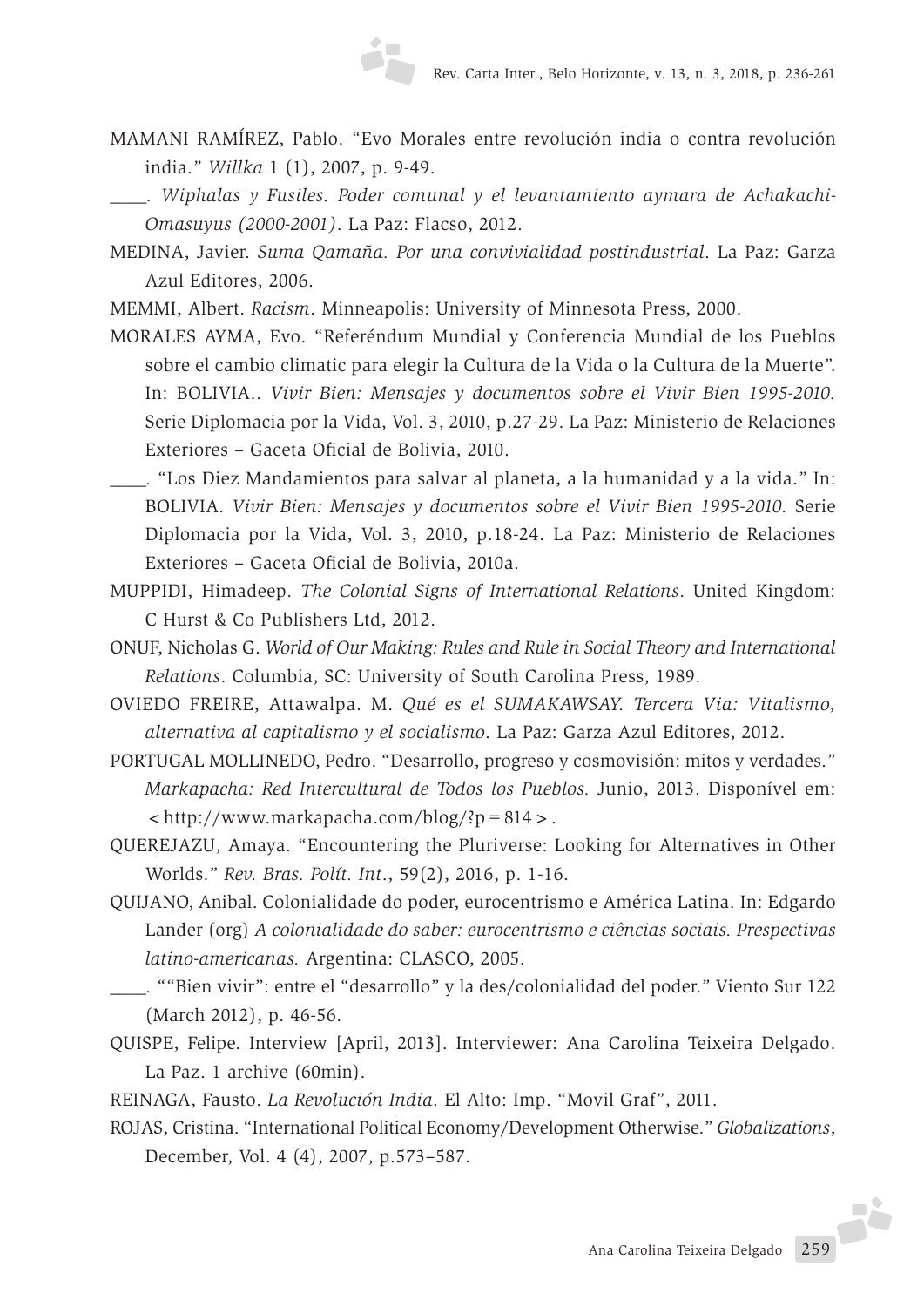

- *\_\_\_\_.* "The place of the social at the World Bank (1949–1981): Mingling race, nation, and knowledge." *Global Social Policy*, Vol. 15(1) 2015, p. 23-39.
- *\_\_\_\_.* "Contesting the Colonial Logics of the International: Toward a Relational Politics for the Pluriverse." *International Political Sociology* 10, 2016, p. 369–382.
- SANTOS, Boaventura S. "Hablamos del Socialismo del Buen Vivir." *América Latina en Movimiento* 452, 2010, p. 4-7.
- Servicio de Impuestos Nacionales. <http://www.impuestos.gob.bo/index.php?option= com\_content&view=featured&Itemid=435>.
- SHAW, Karena. *Indigeneity and Political Theory: Sovereignty and the Limits of the Political*. London: Routledge, 2008.
- SHILLIAM, Robbie. *International Relations and Non Western Thought: imperialism, colonialism, and investigations of global modernity*. London: Routledge, 2011.
- SMITH, Karen. "Contrived boundaries, kinship and ubuntu: a (South) African view of the 'international." In Arlene Tickner and David Blaney (eds). *Thinking the International Differently*. London: Routledge, 2012, p. 301-321.
- SPEDDING, Alison. "'Suma qamaña' ¿kamsañ muni? (¿Qué quiere decir 'vivir bien'?)." *Fé y Pueblo* 17, 2010, p. 4-39.
- SVAMPA, Maristela. '"Consenso de los Commodities" y lenguajes de valoración en América Latin." *Nueva Sociedad* 244, 2013, p.30-46.
- STEFANONI, Pablo. "¿Y quién no querría vivir bien? Encrucijadas del proceso de cambio." *Le Monde Diplomatique* 200, 2012, p. 23-24.
- SMITH, Steve; BOOTH, Ken; ZALEWISKI, Marysia (Eds). *International Theory*: *positivism and beyond*. Cambridge: CUP, 1996.

TARROW, Sidney; MCADAM, Doug. "Scale Shift in Transnational Contention." In: DELLA PORTA, Donatella;TARROW, Sidney (Eds). *Transnational Protest and Global Activism*. Oxford, UK: Rownan & Littlefield publishers, 2005, p. 121-147.

```
THOMPSON, Sinclair. Cuando sólo reinasen los indios. La Paz: La Mirada Salvaje, 2010.
```
TICKNER, Arlene B.; BLANEY, David. "Introduction: thinking difference." In TICKNER, Arlene B.; BLANEY, David (Eds). *Thinking the International Differently*. London: Routledge, 2012, p. 1-21.

*\_\_\_\_. Claiming the International*. New York: Routledge, 2013.

- *\_\_\_\_.* "Worlding, Ontological Politics and the Possibility of a Decolonial IR." *Millennium, Journal of International Studies* 00(0), 2017, p. 1-19.
- TICKNER, J. A. *Gendering World Politcs.* New York: Columbia University Press, 1992.
- UNTOJA, Fernando. *Retorno al Ayllu. Una Mirada Aymara a la Globalización*. La Paz: Ediciones Ayra, 2012.

*\_\_\_\_. Katarismo. Crítica al indianismo e indigenismo*. La Paz: Impresión Creativa, 2012a VÁSQUEZ, Walter. "Redistribución de La riqueza impulsa La economía." *La Razón*,